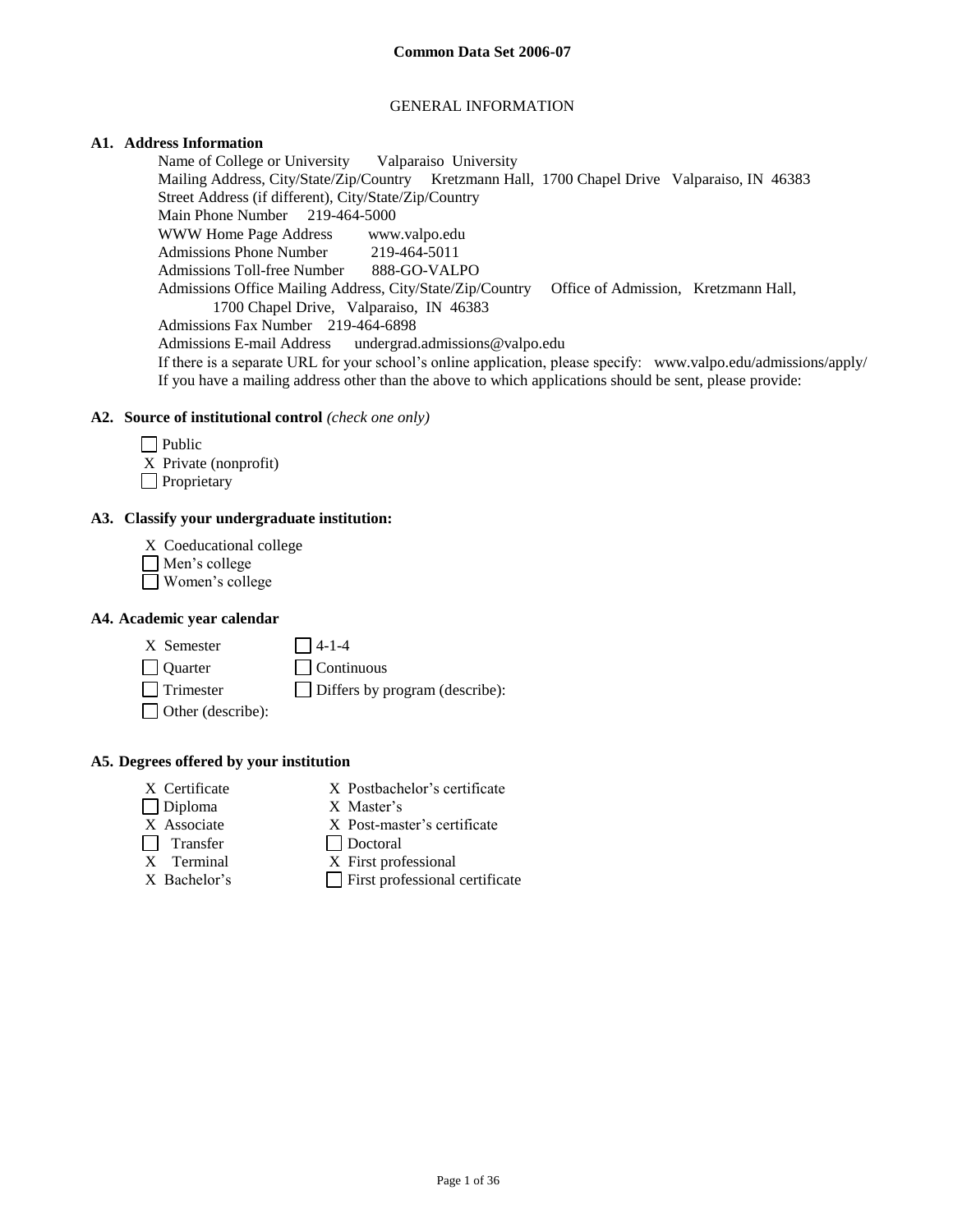# **B. ENROLLMENT AND PERSISTENCE**

**B1. Institutional Enrollment—Men and Women** Provide numbers of students for each of the following categories as of the institution's official fall reporting date or as of October 15, 2006.

|                                                        | <b>FULL-TIME</b> |              | <b>PART-TIME</b> |                |
|--------------------------------------------------------|------------------|--------------|------------------|----------------|
|                                                        | Men              | Women        | Men              | Women          |
| <b>Undergraduates</b>                                  |                  |              |                  |                |
| Degree-seeking, first-time<br>freshmen                 | 366              | 394          | $\mathbf{1}$     | $\mathbf{1}$   |
| Other first-year, degree-<br>seeking                   | 24               | 13           | $\mathbf{1}$     | $\overline{4}$ |
| All other degree-seeking                               | 968              | 1037         | 25               | 70             |
| Total degree-seeking                                   | 1358             | 1444         | 27               | 75             |
| All other undergraduates<br>enrolled in credit courses | 9                | 8            | 17               | 22             |
| Total undergraduates                                   | 1367             | 1452         | 44               | 97             |
| <b>First-professional</b>                              |                  |              |                  |                |
| First-time, first-professional<br>students             | 94               | 78           | 11               | 14             |
| All other first-professionals                          | 164              | 131          | 15               | 9              |
| Total first-professional                               | 258              | 209          | 26               | 23             |
| <b>Graduate</b>                                        |                  |              |                  |                |
| Degree-seeking, first-time                             | 63               | 68           | 13               | 28             |
| All other degree-seeking                               | 32               | 54           | 32               | 74             |
| All other graduates enrolled<br>in credit courses      | $\overline{2}$   | $\mathbf{0}$ | $\overline{7}$   | 19             |
| Total graduate                                         | 97               | 122          | 52               | 121            |

Total all undergraduates: \_\_\_\_2960\_\_\_\_\_\_\_\_

Total all graduate and professional students: \_\_\_\_\_908\_\_\_\_\_\_\_

GRAND TOTAL ALL STUDENTS: \_\_\_\_\_\_3868\_\_\_\_\_\_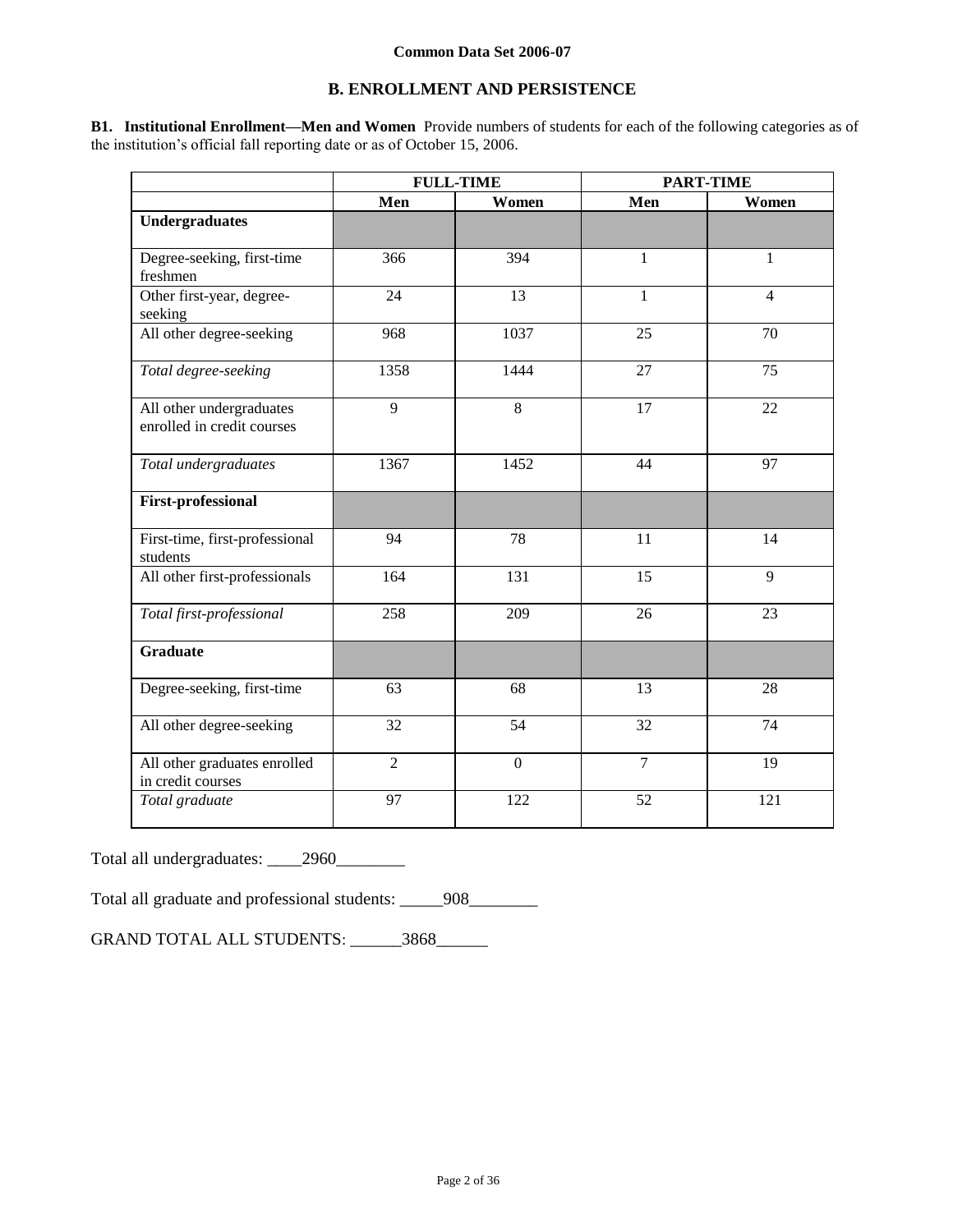**B2. Enrollment by Racial/Ethnic Category.** Provide numbers of undergraduate students for each of the following categories as of the institution's official fall reporting date or as of October 15, 2006. Include international students only in the category "Nonresident aliens." Complete the "Total Undergraduates" column only if you cannot provide data for the first two columns.

|                                  | Degree-seeking<br><b>First-time First year</b> | Degree-seeking<br><b>Undergraduates</b><br>(include first-time<br>first-year) | <b>Total</b><br><b>Undergraduates</b><br>(both degree- and non-<br>degree-seeking) |
|----------------------------------|------------------------------------------------|-------------------------------------------------------------------------------|------------------------------------------------------------------------------------|
| Nonresident aliens               | 14                                             | 60                                                                            |                                                                                    |
| Black, non-Hispanic              | 39                                             | 114                                                                           |                                                                                    |
| American Indian or Alaska Native |                                                | 5                                                                             |                                                                                    |
| Asian or Pacific Islander        | 15                                             | 49                                                                            |                                                                                    |
| Hispanic                         | 37                                             | 89                                                                            |                                                                                    |
| White, non-Hispanic              | 627                                            | 2459                                                                          |                                                                                    |
| Race/ethnicity unknown           | 29                                             | 128                                                                           |                                                                                    |
| <b>Total</b>                     | 762                                            | 2904                                                                          |                                                                                    |

# **Persistence**

**B3. Number of degrees awarded by your institution from July 1, 2005, to June 30, 2006.**

| Certificate/diploma             |     |
|---------------------------------|-----|
| Associate degrees               |     |
| Bachelor's degrees              | 635 |
| Postbachelor's certificates     |     |
| Master's degrees                | 143 |
| Post-master's certificates      |     |
| Doctoral degrees                |     |
| First professional degrees      | 162 |
| First professional certificates |     |

## **Graduation Rates**

The items in this section correspond to data elements collected by the IPEDS Web-based Data Collection System's Graduation Rate Survey (GRS). For complete instructions and definitions of data elements, see the IPEDS GRS instructions and glossary on the 2006 Web-based survey.

## **For Bachelor's or Equivalent Programs**

Please provide data for the fall 2000 cohort if available. If fall 2000 cohort data are not available, provide data for the fall 1999 cohort.

| Fall 1999 Cohort                                                   | Fall 2000 Cohort                                                   |
|--------------------------------------------------------------------|--------------------------------------------------------------------|
| Report for the cohort of full-time first-time bachelor's (or       | Report for the cohort of full-time first-time bachelor's (or       |
| equivalent) degree-seeking undergraduate students who              | equivalent) degree-seeking undergraduate students who              |
| entered in fall 1999. Include in the cohort those who              | entered in fall 2000. Include in the cohort those who              |
| entered your institution during the summer term preceding          | entered your institution during the summer term preceding          |
| fall 1999.                                                         | fall 2000.                                                         |
| <b>B4.</b> Initial 1999 cohort of first-time, full-time bachelor's | <b>B4.</b> Initial 2000 cohort of first-time, full-time bachelor's |
| (or equivalent) degree-seeking undergraduate students;             | (or equivalent) degree-seeking undergraduate students;             |
| total all students:                                                | total all students: 708                                            |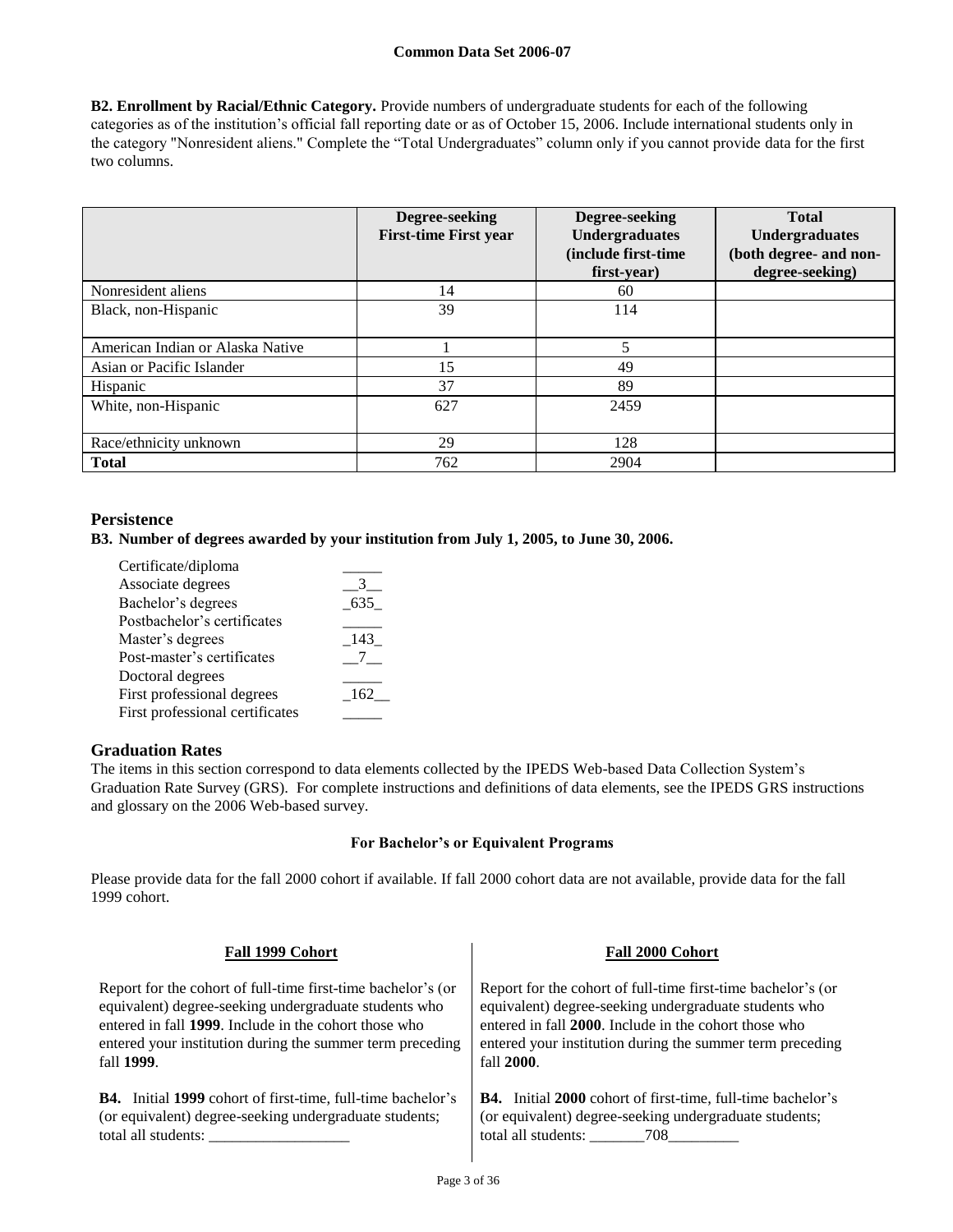$\mathbf 1$ 

**B5.** Of the initial **1999** cohort, how many did not persist and did not graduate for the following reasons: death, permanent disability, or service in the armed forces, foreign aid service of the federal government, or official church missions; total allowable exclusions:

**B6.** Final **1999** cohort, after adjusting for allowable exclusions:

\_\_\_\_\_\_\_\_\_\_\_\_\_\_\_\_\_\_\_\_\_\_

\_\_\_\_\_\_\_\_\_\_\_

\_\_\_\_\_\_\_\_\_\_\_\_\_\_\_\_\_

\_\_\_\_\_\_\_\_\_\_\_\_\_\_

**B7.** Of the initial **1999** cohort, how many completed the program in four years or less (by August 31, 2003):

**B8**. Of the initial **1999** cohort, how many completed the program in more than four years but in five years or less (after August 31, 2003 and by August 31, 2004):

**B9.** Of the initial **1999** cohort, how many completed the program in more than five years but in six years or less (after August 31, 2004 and by August 31, 2005):

**B10**. Total graduating within six years (sum of questions B7, B8, and B9): \_\_\_\_\_\_\_\_\_\_\_\_\_\_

**B11.** Six-year graduation rate for **1999** cohort (question B10 divided by question B6): \_\_\_\_\_\_\_\_\_\_\_\_ %

**B5.** Of the initial **2000** cohort, how many did not persist and did not graduate for the following reasons: death, permanent disability, or service in the armed forces, foreign aid service of the federal government, or official church missions; total allowable exclusions:

**B6.** Final **2000** cohort, after adjusting for allowable exclusions:  $707$ (Subtract question B5 from question B4) (Subtract question B5 from question B4)

> **B7.** Of the initial **2000** cohort, how many completed the program in four years or less (by August 31, 2004): \_\_\_\_\_450\_\_\_\_

> **B8**. Of the initial **2000** cohort, how many completed the program in more than four years but in five years or less (after August 31, 2004 and by August 31, 2005):  $81$

> **B9.** Of the initial **2000** cohort, how many completed the program in more than five years but in six years or less (after August 31, 2005 and by August 31, 2006):  $7$   $-$

> **B10**. Total graduating within six years (sum of questions B7, B8, and B9): \_\_\_\_\_538\_\_\_\_\_\_

**B11.** Six-year graduation rate for **2000** cohort (question B10 divided by question B6): \_\_\_76.1\_\_\_\_\_\_\_ %

#### **For Two-Year Institutions**

Please provide data for the 2003 cohort if available. If 2003 cohort data are not available, provide data for the 2002 cohort.

**2002 Cohort 2003 Cohort**

| <b>B12.</b> Initial 2002 cohort, total of first-time, full-time        | B12. Initial 2003 cohort, total of first-time, full-time                                                                                                                                                                                                                                          |
|------------------------------------------------------------------------|---------------------------------------------------------------------------------------------------------------------------------------------------------------------------------------------------------------------------------------------------------------------------------------------------|
|                                                                        |                                                                                                                                                                                                                                                                                                   |
| <b>B13.</b> Of the initial 2002 cohort, how many did not persist       | <b>B13.</b> Of the initial 2003 cohort, how many did not persist                                                                                                                                                                                                                                  |
| and did not graduate for the following reasons: death,                 | and did not graduate for the following reasons: death,                                                                                                                                                                                                                                            |
| permanently disability, or service in the armed forces,                | permanently disability, or service in the armed forces,                                                                                                                                                                                                                                           |
| foreign aid service of the federal government, or official             | foreign aid service of the federal government, or official                                                                                                                                                                                                                                        |
| church missions; total allowable exclusions:                           | church missions; total allowable exclusions:                                                                                                                                                                                                                                                      |
| <b>B14.</b> Final 2002 cohort, after adjusting for allowable           | <b>B14.</b> Final 2003 cohort, after adjusting for allowable                                                                                                                                                                                                                                      |
|                                                                        |                                                                                                                                                                                                                                                                                                   |
| (Subtract question B13 from question B12)                              | (Subtract question B13 from question B12)                                                                                                                                                                                                                                                         |
| <b>B15.</b> Completers of programs of less than two years              | <b>B15.</b> Completers of programs of less than two years                                                                                                                                                                                                                                         |
|                                                                        | duration (total): $\frac{1}{\sqrt{1-\frac{1}{2}} \cdot \frac{1}{2}}$                                                                                                                                                                                                                              |
| <b>B16.</b> Completers of programs of less than two years              | <b>B16.</b> Completers of programs of less than two years                                                                                                                                                                                                                                         |
|                                                                        |                                                                                                                                                                                                                                                                                                   |
| <b>B17.</b> Completers of programs of at least two but less than       | B17. Completers of programs of at least two but less than                                                                                                                                                                                                                                         |
| four years (total): $\frac{1}{\sqrt{1-\frac{1}{2}} \cdot \frac{1}{2}}$ | four years (total): $\frac{1}{2}$ = $\frac{1}{2}$ = $\frac{1}{2}$ = $\frac{1}{2}$ = $\frac{1}{2}$ = $\frac{1}{2}$ = $\frac{1}{2}$ = $\frac{1}{2}$ = $\frac{1}{2}$ = $\frac{1}{2}$ = $\frac{1}{2}$ = $\frac{1}{2}$ = $\frac{1}{2}$ = $\frac{1}{2}$ = $\frac{1}{2}$ = $\frac{1}{2}$ = $\frac{1}{2}$ |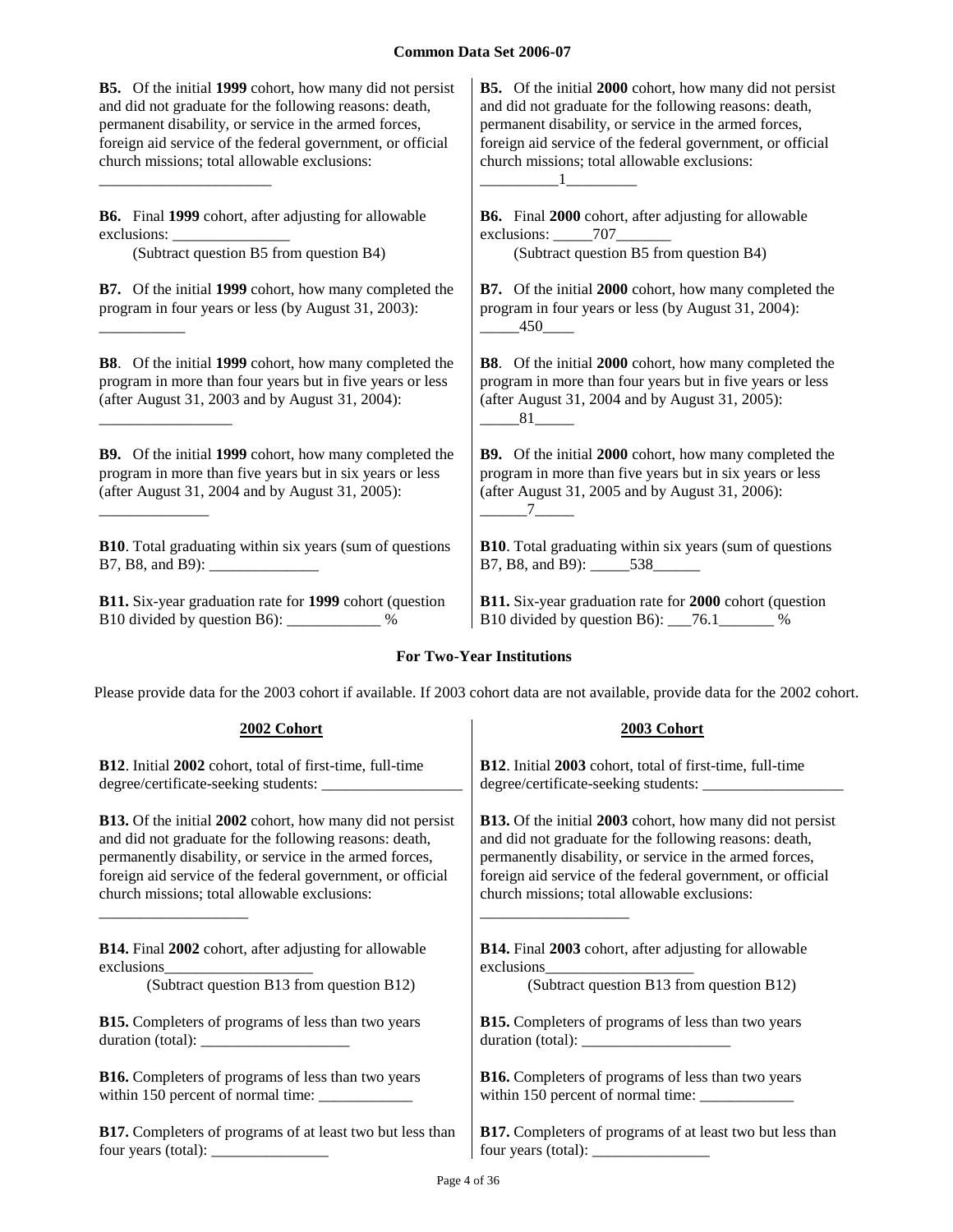$\mathbf{I}$ 

| <b>B18.</b> Completers of programs of at least two but less than | <b>B18.</b> Completers of programs of at least two but less than |
|------------------------------------------------------------------|------------------------------------------------------------------|
| four-years within 150 percent of normal time:                    | four-years within 150 percent of normal time:                    |
| <b>B19.</b> Total transfers-out (within three years) to other    | <b>B19.</b> Total transfers-out (within three years) to other    |
| institutions:                                                    | institutions:                                                    |
| <b>B20.</b> Total transfers to two-year institutions:            | <b>B20.</b> Total transfers to two-year institutions:            |
| <b>B21.</b> Total transfers to four-year institutions:           | <b>B21.</b> Total transfers to four-year institutions:           |

## **Retention Rates**

Report for the cohort of all full-time, first-time bachelor's (or equivalent) degree-seeking undergraduate students who entered in fall 2005 (or the preceding summer term). The initial cohort may be adjusted for students who departed for the following reasons: death, permanent disability, or service in the armed forces, foreign aid service of the federal government or official church missions. No other adjustments to the initial cohort should be made.

**B22.** For the cohort of all full-time bachelor's (or equivalent) degree-seeking undergraduate students who entered your institution as freshmen in fall 2005 (or the preceding summer term), what percentage was enrolled at your institution as of the date your institution calculates its official enrollment in fall 2006? \_\_\_\_\_81.3\_\_\_\_\_ %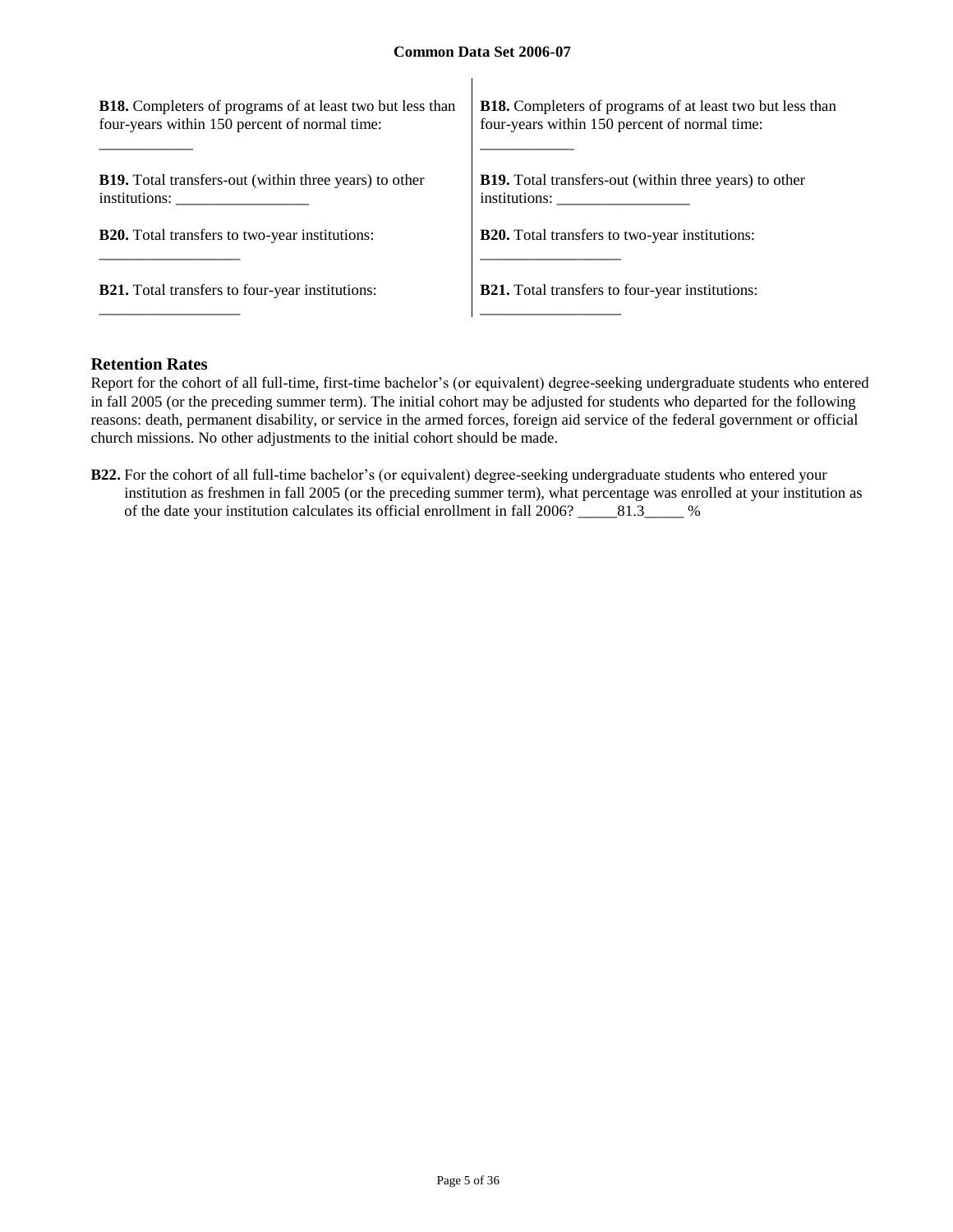# **C. FIRST-TIME, FIRST-YEAR (FRESHMAN) ADMISSION**

# **Applications**

**C1. First-time, first-year (freshman) students:** Provide the number of degree-seeking, first-time, first-year students who applied, were admitted, and enrolled (full- or part-time) in fall 2006. Include early decision, early action, and students who began studies during summer in this cohort. Applicants should include only those students who fulfilled the requirements for consideration for admission (i.e., who completed actionable applications) and who have been notified of one of the following actions: admission, nonadmission, placement on waiting list, or application withdrawn (by applicant or institution). Admitted applicants should include wait-listed students who were subsequently offered admission.

| Total first-time, first-year (freshman) men who applied               | 1,782         |
|-----------------------------------------------------------------------|---------------|
| Total first-time, first-year (freshman) women who applied             | 2,003         |
| Total first-time, first-year (freshman) men who were admitted         | 1,559         |
|                                                                       |               |
| Total first-time, first-year (freshman) women who were admitted       | 1,822         |
|                                                                       |               |
| Total full-time, first-time, first-year (freshman) men who enrolled   | 366           |
| Total part-time, first-time, first-year (freshman) men who enrolled   | $\frac{1}{2}$ |
|                                                                       |               |
| Total full-time, first-time, first-year (freshman) women who enrolled | 394           |
| Total part-time, first-time, first-year (freshman) women who enrolled |               |
|                                                                       |               |

#### **C2. Freshman wait-listed students (students who met admission requirements but whose final admission was contingent on space availability)**

| Do you have a policy of placing students on a waiting list? $\Box$ Yes X No |  |
|-----------------------------------------------------------------------------|--|
| If yes, please answer the questions below for fall 2006 admissions:         |  |

| Number of qualified applicants offered a place on waiting list |  |
|----------------------------------------------------------------|--|
| Number accepting a place on the waiting list                   |  |
| Number of wait-listed students admitted                        |  |

Is your waiting list ranked?

If yes, do you release that information to students? Do you release that information to school counselors?

## **Admission Requirements**

# **C3. High school completion requirement**

Check the appropriate box to identify your high school completion requirement for degree-seeking entering students:

X High school diploma is required and GED is accepted

□ High school diploma is required and GED is not accepted

 $\Box$  High school diploma or equivalent is not required

#### **C4. Does your institution require or recommend a general college-preparatory program for degree-seeking students?**

□ Require

X Recommend

Neither require nor recommend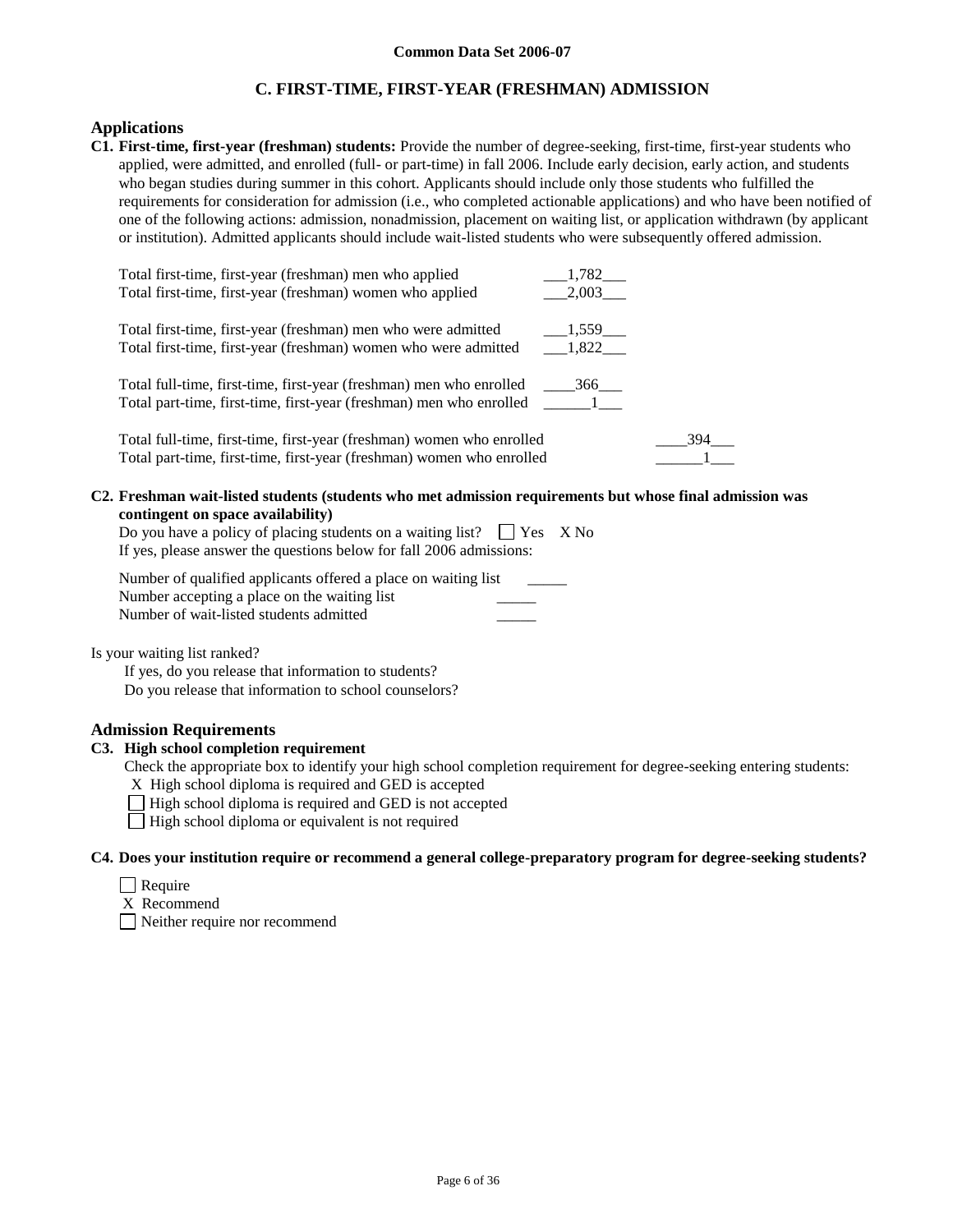**C5. Distribution of high school units required and/or recommended.** Specify the distribution of academic high school course units required and/or recommended of all or most degree-seeking students using Carnegie units (one unit equals one year of study or its equivalent). If you use a different system for calculating units, please convert.

|                                  | <b>Units Required</b> | <b>Units Recommended</b> |
|----------------------------------|-----------------------|--------------------------|
| Total academic units             | 16                    | 19                       |
| English                          | 4                     | 4                        |
| <b>Mathematics</b>               | 3                     | 4                        |
| Science                          | 2                     | 3                        |
| Of these, units that must be lab | $\overline{2}$        | 3                        |
| Foreign language                 | 2                     | ↑                        |
| Social studies                   |                       |                          |
| History                          | $\mathfrak{D}$        | っ                        |
| Academic electives               | 3                     | 3                        |
| Other ( <i>specify</i> )         |                       |                          |

## **Basis for Selection**

**C6.** Do you have an open admission policy, under which virtually all secondary school graduates or students with GED equivalency diplomas are admitted without regard to academic record, test scores, or other qualifications? If so, check which applies:

Open admission policy as described above for all students \_\_\_

Open admission policy as described above for most students, but

selective admission for out-of-state students \_\_\_

selective admission to some programs \_\_\_

other (explain) \_

**C7. Relative importance of each of the following academic and nonacademic factors in your first-time, first-year, degree-seeking (freshman) admission decisions.**

|                                  | <b>Very Important</b> | Important | <b>Considered</b> | <b>Not Considered</b> |
|----------------------------------|-----------------------|-----------|-------------------|-----------------------|
| Academic                         |                       |           |                   |                       |
| Rigor of secondary school record | X                     |           |                   |                       |
| Class rank                       |                       | X         |                   |                       |
| Academic GPA                     | X                     |           |                   |                       |
| Standardized test scores         |                       | X         |                   |                       |
| <b>Application Essay</b>         |                       |           | X                 |                       |
| Recommendation                   |                       |           | X                 |                       |
| Nonacademic                      |                       |           |                   |                       |
| Interview                        |                       |           | X                 |                       |
| Extracurricular activities       |                       | X         |                   |                       |
| Talent/ability                   |                       | X         |                   |                       |
| Character/personal qualities     |                       |           | X                 |                       |
| First generation                 |                       |           | X                 |                       |
| Alumni/ae relation               |                       |           | X                 |                       |
| Geographical residence           |                       |           |                   | $\mathbf x$           |
| State residency                  |                       |           |                   | X                     |
| Religious affiliation/commitment |                       |           | X                 |                       |
| Racial/ethnic status             |                       |           | X                 |                       |
| Volunteer work                   |                       |           | X                 |                       |
| Work experience                  |                       |           |                   | X                     |
| Level of applicant's interest    |                       |           | X                 |                       |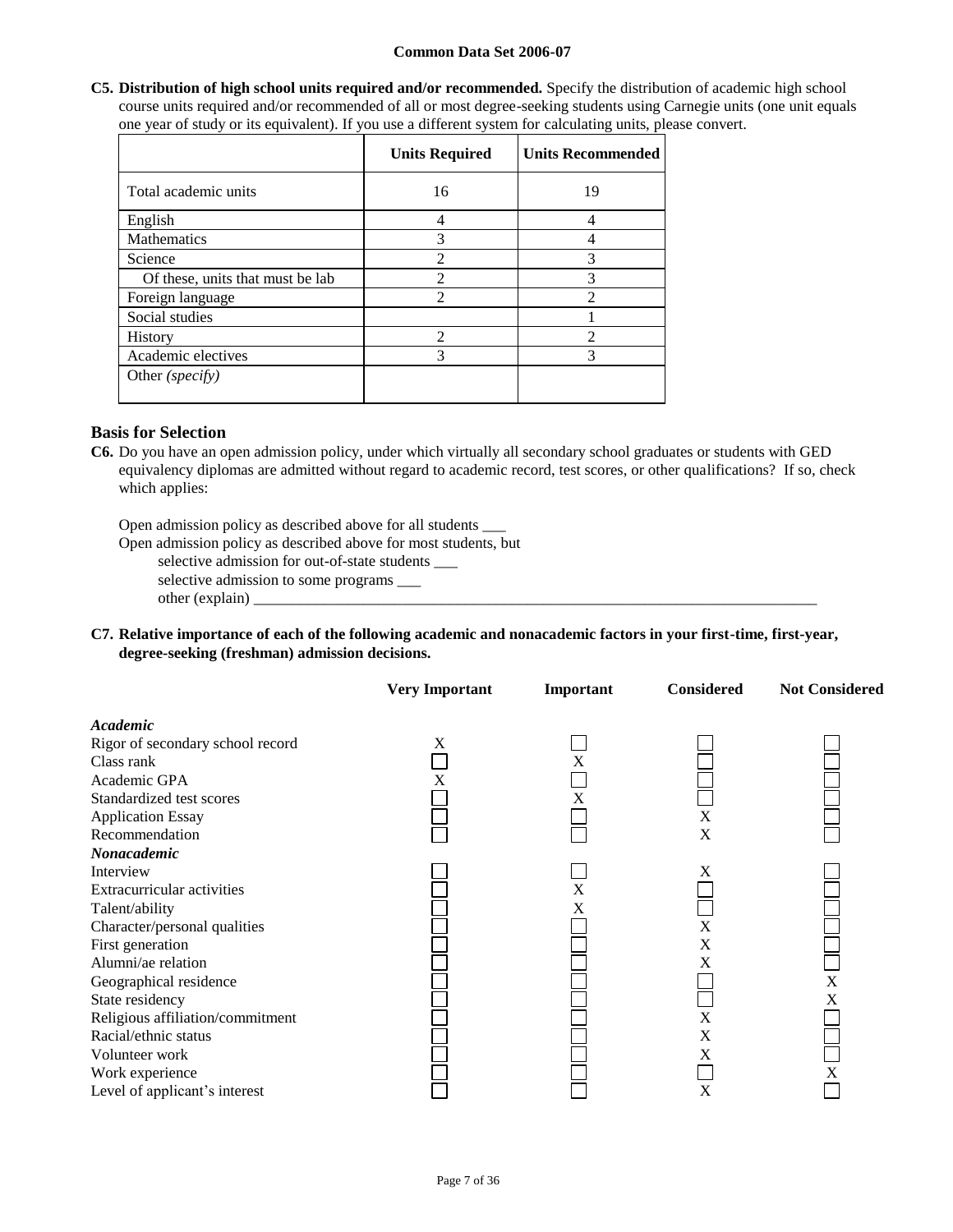# **SAT and ACT Policies**

#### **C8. Entrance exams**

A. Does your institution make use of SAT, ACT, or SAT Subject Test scores in **admission** decisions for first-time, first-year, degree-seeking applicants?  $X$  Yes  $\Box$  No

If yes, place check marks in the appropriate boxes below to reflect your institution's policies for use in admission for **Fall 2008.**



B. If your institution will make use of the ACT in admission decisions for first-time, first-year, degree-seeking applicants for fall 2008, please indicate which ONE of the following applies (regardless of whether the writing score will be used in the admissions process):

- \_X\_ ACT with Writing component required
- \_\_\_ ACT with Writing component recommended.
- ACT with or without Writing component accepted

C. Please indicate how your institution will use the SAT or ACT essay component; check all that apply.

- $\Box$ For admission
- $\Box$ For placement
- $\Box$  For advising
- $\Box$  In place of an application essay
- $\Box$  As a validity check on the application essay
- X No college policy as of now
- Not using essay component
- **D. In addition**, does your institution use applicants' test scores for academic advising?  $\_\_\_\$ yes  $\_X\_$  no
- E. Latest date by which SAT or ACT scores must be received for fall-term admission 8/15 Latest date by which SAT Subject Test scores must be received for fall-term admission
- F. If necessary, use this space to clarify your test policies (e.g., if tests are recommended for some students, or if tests are not required of some students):
- G. Please indicate which tests your institution uses for **placement (e.g., state tests):**

| <b>SAT</b>                |  |
|---------------------------|--|
| <b>ACT</b>                |  |
| <b>SAT Subject Tests</b>  |  |
| AP                        |  |
| <b>CLEP</b>               |  |
| <b>Institutional Exam</b> |  |
| State Exam (specify):     |  |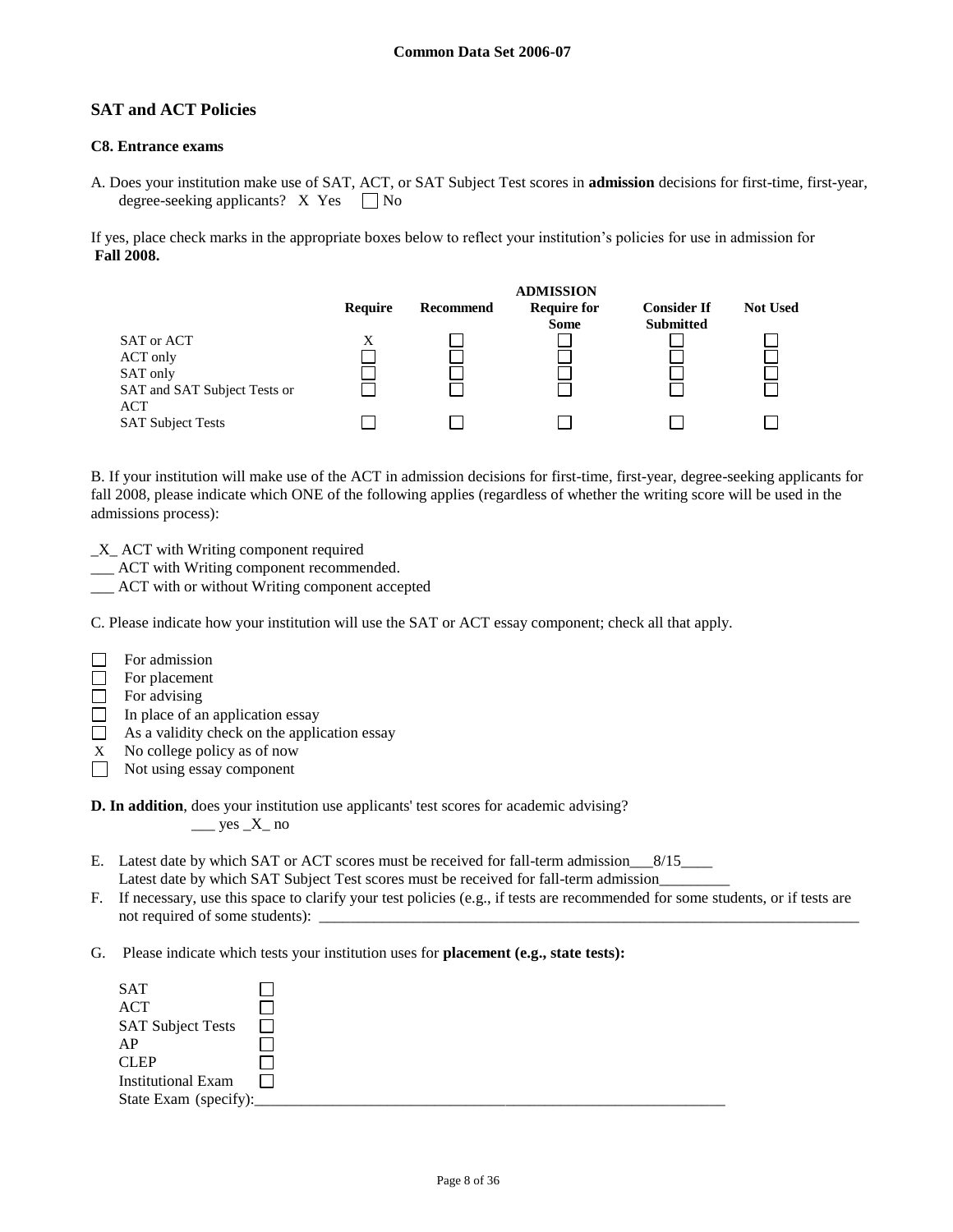# **Freshman Profile**

Provide percentages for **ALL enrolled, degree-seeking, full-time and part-time, first-time, first-year (freshman) students**  enrolled in fall 2006, including students who began studies during summer, international students/nonresident aliens, and students admitted under special arrangements.

**C9. Percent and number of first-time, first-year (freshman) students enrolled in fall 2006 who submitted national standardized (SAT/ACT) test scores.** Include information for **ALL enrolled, degree-seeking, first-time, first-year (freshman) students who submitted test scores**. Do not include partial test scores (e.g., mathematics scores but not critical reading for a category of students) or combine other standardized test results (such as TOEFL) in this item. Do not convert SAT scores to ACT scores and vice versa.

The 25th percentile is the score that 25 percent scored at or below; the 75th percentile score is the one that 25 percent scored at or above.

| Percent submitting SAT scores | $\equiv$ <sup><math>JJ</math></sup> $\equiv$ | Number submitting SAT scores | _422_ |
|-------------------------------|----------------------------------------------|------------------------------|-------|
| Percent submitting ACT scores |                                              | Number submitting ACT scores | 509   |

|                             | 25th Percentile | <b>75th Percentile</b> |
|-----------------------------|-----------------|------------------------|
| <b>SAT Critical Reading</b> | 500             | 620                    |
| <b>SAT Math</b>             | 520             | 650                    |
| <b>SAT Writing</b>          | 490             | 610                    |
| <b>SAT Essay</b>            |                 |                        |
| <b>ACT</b> Composite        | 22              | 28                     |
| <b>ACT</b> Math             | 22              | 29                     |
| <b>ACT</b> English          | 22              | 29                     |
| <b>ACT Writing</b>          |                 |                        |

Percent of first-time, first-year (freshman) students with scores in each range:

|         | <b>SAT Critical Reading</b> | <b>SAT Math</b> | <b>SAT Writing</b> |
|---------|-----------------------------|-----------------|--------------------|
| 700-800 |                             | 10              |                    |
| 600-699 | 32                          | 34              | 25                 |
| 500-599 | 40                          | 40              |                    |
| 400-499 |                             | 14              | 25                 |
| 300-399 |                             |                 |                    |
| 200-299 |                             |                 |                    |
|         | 100%                        | 100%            | 100%               |

|           | <b>ACT</b> | <b>ACT English</b> | <b>ACT Math</b> |
|-----------|------------|--------------------|-----------------|
|           | Composite  |                    |                 |
| $30 - 36$ | 7          | 22                 |                 |
| 24-29     | 49         | 43                 |                 |
| 18-23     | 33         | 33                 |                 |
| $12 - 17$ |            |                    |                 |
| $6 - 11$  |            |                    |                 |
| Below 6   |            |                    |                 |
|           | 100%       | 100%               | 100%            |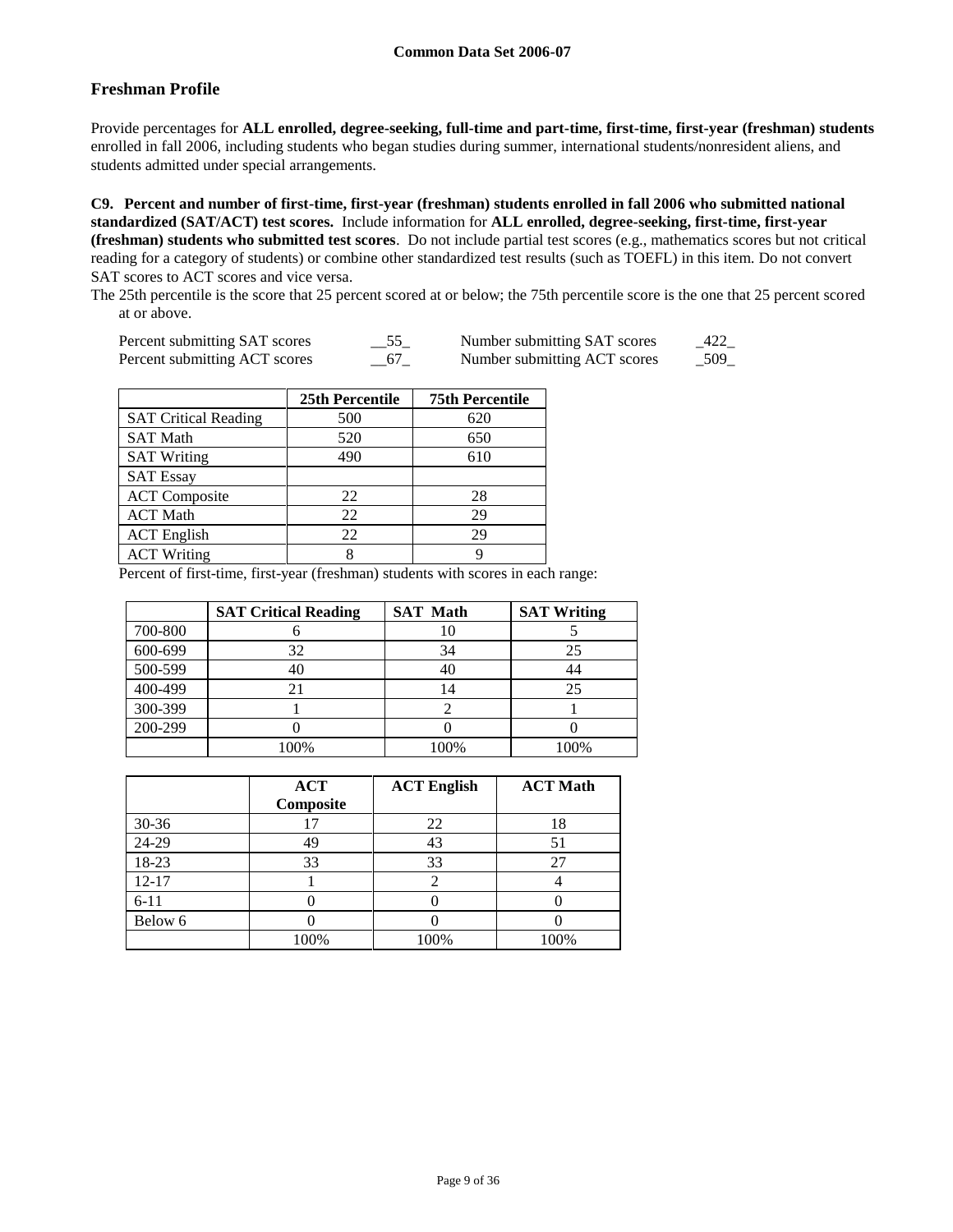### **C10. Percent of all degree-seeking, first-time, first-year (freshman) students who had high school class rank within each of the following ranges (report information for those students from whom you collected high school rank information).**

Percent in top tenth of high school graduating class  $35$ Percent in top quarter of high school graduating class \_\_67 \_ Percent in top half of high school graduating class \_\_93 \_\_<br>Percent in bottom half of high school graduating class \_\_7 \_\_ Percent in bottom half of high school graduating class Percent in bottom quarter of high school graduating class 1 Percent of total first-time, first-year (freshman) students who submitted high school class rank: \_85\_  $\}$  Top half + bottom half = 100%.

**C11. Percentage of all enrolled, degree-seeking, first-time, first-year (freshman) students who had high school gradepoint averages within each of the following ranges (using 4.0 scale). Report information only for those students from whom you collected high school GPA.**

| Percent who had GPA of 3.75 and higher                                                | 34 |
|---------------------------------------------------------------------------------------|----|
| Percent who had GPA between 3.50 and 3.74                                             | 17 |
| Percent who had GPA between 3.25 and 3.49                                             | 15 |
| Percent who had GPA between 3.00 and 3.24                                             | 15 |
| Percent who had GPA between 2.50 and 2.99<br>Percent who had GPA between 2.0 and 2.49 | 16 |
| Percent who had GPA between 1.0 and 1.99<br>Percent who had GPA below 1.0             |    |

### **C12. Average high school GPA of all degree-seeking, first-time, first-year (freshman) students who submitted GPA:**  $-3.43$ <sub>—</sub>

Percent of total first-time, first-year (freshman) students who submitted high school GPA: \_\_98\_%

## **Admission Policies**

#### **C13. Application fee**

| Does your institution have an application fee?       | X Yes | $\Box$ No |
|------------------------------------------------------|-------|-----------|
|                                                      |       |           |
| Can it be waived for applicants with financial need? | X Yes | $\Box$ No |

# **If you have an application fee and an on-line application option, please indicate policy for students who apply on-line: Same fee: \_\_\_\_**

**Free: \_\_X\_\_ Reduced: \_\_\_\_**

#### **Can on-line application fee be waived for applicants with financial need? Yes/no**

#### **C14. Application closing date**

| Does your institution have an application closing date? | X Yes | $\Box$ No |
|---------------------------------------------------------|-------|-----------|
| Application closing date (fall): $\frac{8}{15}$         |       |           |
| Priority date: $\_\_1/15$                               |       |           |

### **C15.** Are first-time, first-year students accepted for terms other than the fall?  $X$  Yes  $\Box$  No

#### **C16. Notification to applicants of admission decision sent** *(fill in one only)*

On a rolling basis beginning (date):  $\qquad 10/01$ By (date):  $\_\_$ Other: \_\_\_\_\_\_\_\_\_\_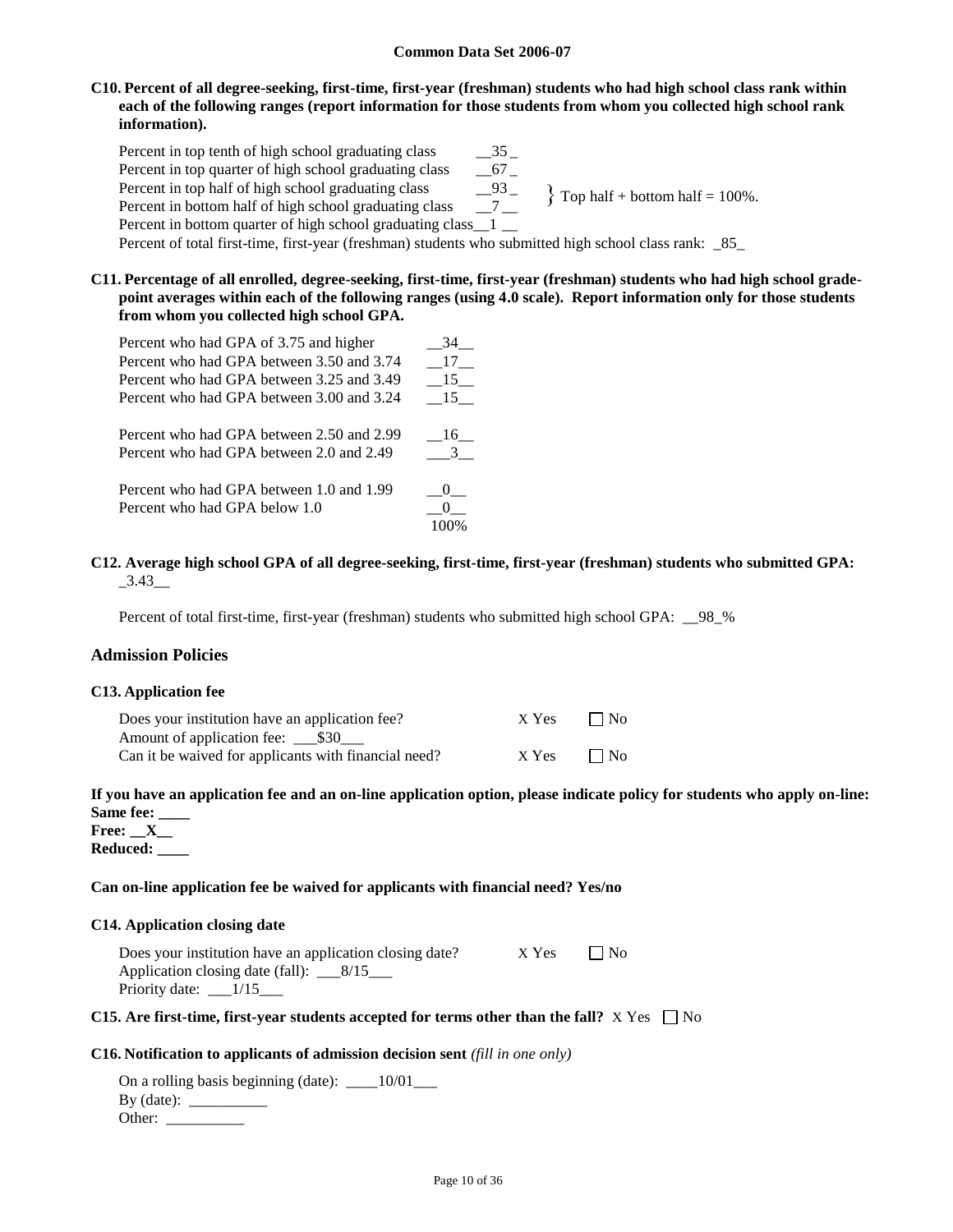### **C17. Reply policy for admitted applicants** *(fill in one only)*

| No set date:                                                    |
|-----------------------------------------------------------------|
| Must reply by May 1 or within $-4$ weeks if notified thereafter |
| Other:                                                          |
|                                                                 |
|                                                                 |
| Refundable if student does not enroll?                          |
| X Yes, in full                                                  |
| $Y$ es, in part                                                 |
| No                                                              |

**C18. Deferred admission:** Does your institution allow students to postpone enrollment after admission?

 $X$  Yes  $\Box$  No

If yes, maximum period of postponement: \_\_1 year\_\_

**C19. Early admission of high school students:** Does your institution allow high school students to enroll as full-time, firsttime, first-year (freshman) students one year or more before high school graduation?  $\square$  Yes  $\times$  No

#### **C20. Common Application:** Question removed from CDS.

#### **Early Decision and Early Action Plans**

| <b>C21. Early decision:</b> Does your institution offer an early decision plan (an admission plan that permits students to apply and<br>be notified of an admission decision well in advance of the regular notification date and that asks students to commit to<br>attending if accepted) for first-time, first-year (freshman) applicants for fall enrollment?<br>$\Box$ Yes<br>X No |
|-----------------------------------------------------------------------------------------------------------------------------------------------------------------------------------------------------------------------------------------------------------------------------------------------------------------------------------------------------------------------------------------|
| If "yes," please complete the following:                                                                                                                                                                                                                                                                                                                                                |
| First or only early decision plan closing date<br>First or only early decision plan notification date                                                                                                                                                                                                                                                                                   |
| Other early decision plan closing date<br>Other early decision plan notification date                                                                                                                                                                                                                                                                                                   |
| For the Fall 2006 entering class:                                                                                                                                                                                                                                                                                                                                                       |
| Number of early decision applications received by your institution<br>Number of applicants admitted under early decision plan                                                                                                                                                                                                                                                           |
| Please provide significant details about your early decision plan:                                                                                                                                                                                                                                                                                                                      |

**C22. Early action:** Do you have a nonbinding early action plan whereby students are notified of an admission decision well in advance of the regular notification date but do not have to commit to attending your college?

\_\_\_\_\_\_\_\_\_\_\_\_\_\_\_\_\_\_\_\_\_\_\_\_\_\_\_\_\_\_\_\_\_\_\_\_\_\_\_\_\_\_\_\_\_\_\_\_\_\_\_\_\_\_\_\_\_\_\_\_\_\_\_\_\_\_\_\_\_\_\_\_\_\_\_\_\_\_\_\_\_\_\_\_\_\_\_\_\_

 $X$  Yes $\Box$  No

If "yes," please complete the following:

| Early action closing date      | 11/01 |
|--------------------------------|-------|
| Early action notification date | 12/01 |

Is your early action plan a "restrictive" plan under which you limit students from applying to other early plans?

Yes X No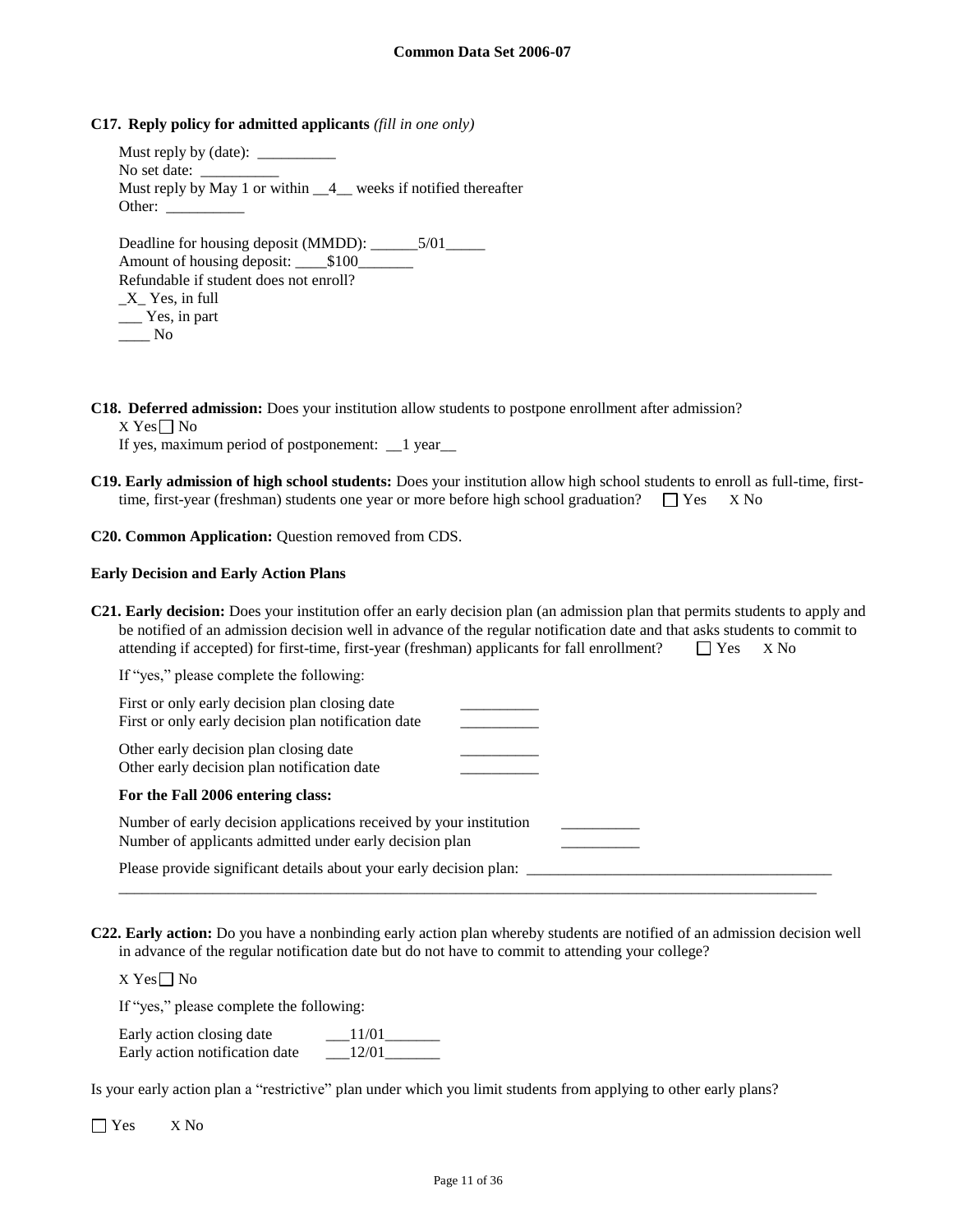# **D. TRANSFER ADMISSION**

# **Fall Applicants**

- **D1.** Does your institution enroll transfer students?  $X$  Yes  $\Box$  No (If no, please skip to Section E) If yes, may transfer students earn advanced standing credit by transferring credits earned from course work completed at other colleges/universities? X Yes  $\Box$  No
- **D2.** Provide the number of students who applied, were admitted, and enrolled as degree-seeking transfer students in fall 2006.

|       | <b>Applicants</b> | <b>Admitted Applicants</b> | <b>Enrolled Applicants</b> |
|-------|-------------------|----------------------------|----------------------------|
| Men   |                   |                            |                            |
| Women | າາ                | 106                        |                            |
| Total | 208               | '60                        |                            |

## **Application for Admission**

- **D3.** Indicate terms for which transfers may enroll: X Fall Winter X Spring X Summer
- **D4.** Must a transfer applicant have a minimum number of credits completed or else must apply as an entering freshman? **T** Yes X No

If yes, what is the minimum number of credits and the unit of measure?

**D5.** Indicate all items required of transfer students to apply for admission:

|                             | <b>Required</b><br>of All | Recommended<br>of All | Recommended<br>of Some | <b>Required of</b><br><b>Some</b> | Not required |
|-----------------------------|---------------------------|-----------------------|------------------------|-----------------------------------|--------------|
| High school transcript      |                           |                       |                        | Х                                 |              |
| College transcript $(s)$    | v                         |                       |                        |                                   |              |
| Essay or personal statement | v                         |                       |                        |                                   |              |
| Interview                   |                           | X                     |                        |                                   |              |
| Standardized test scores    |                           |                       |                        | Х                                 |              |
| Statement of good standing  | X                         |                       |                        |                                   |              |
| from prior institution(s)   |                           |                       |                        |                                   |              |

- **D6.** If a minimum high school grade point average is required of transfer applicants, specify (on a 4.0 scale):  $\_\_$
- **D7**. If a minimum college grade point average is required of transfer applicants, specify (on a 4.0 scale): \_\_\_\_\_\_2.0\_\_\_\_\_\_
- **D8**. List any other application requirements specific to transfer applicants: \_\_Certain programs may require higher GPA for transfer admission. \_\_\_\_\_\_\_\_\_\_\_\_\_\_\_\_\_\_\_\_\_\_\_\_\_\_\_\_\_\_\_\_\_\_

\_\_\_\_\_\_\_\_\_\_\_\_\_\_\_\_\_\_\_\_\_\_\_\_\_\_\_\_\_\_\_\_\_\_\_\_\_\_\_\_\_\_\_\_\_\_\_\_\_\_\_\_\_\_\_\_\_\_\_\_\_\_\_\_\_\_\_\_\_\_\_\_\_\_\_\_\_\_\_\_\_\_\_\_\_\_\_\_\_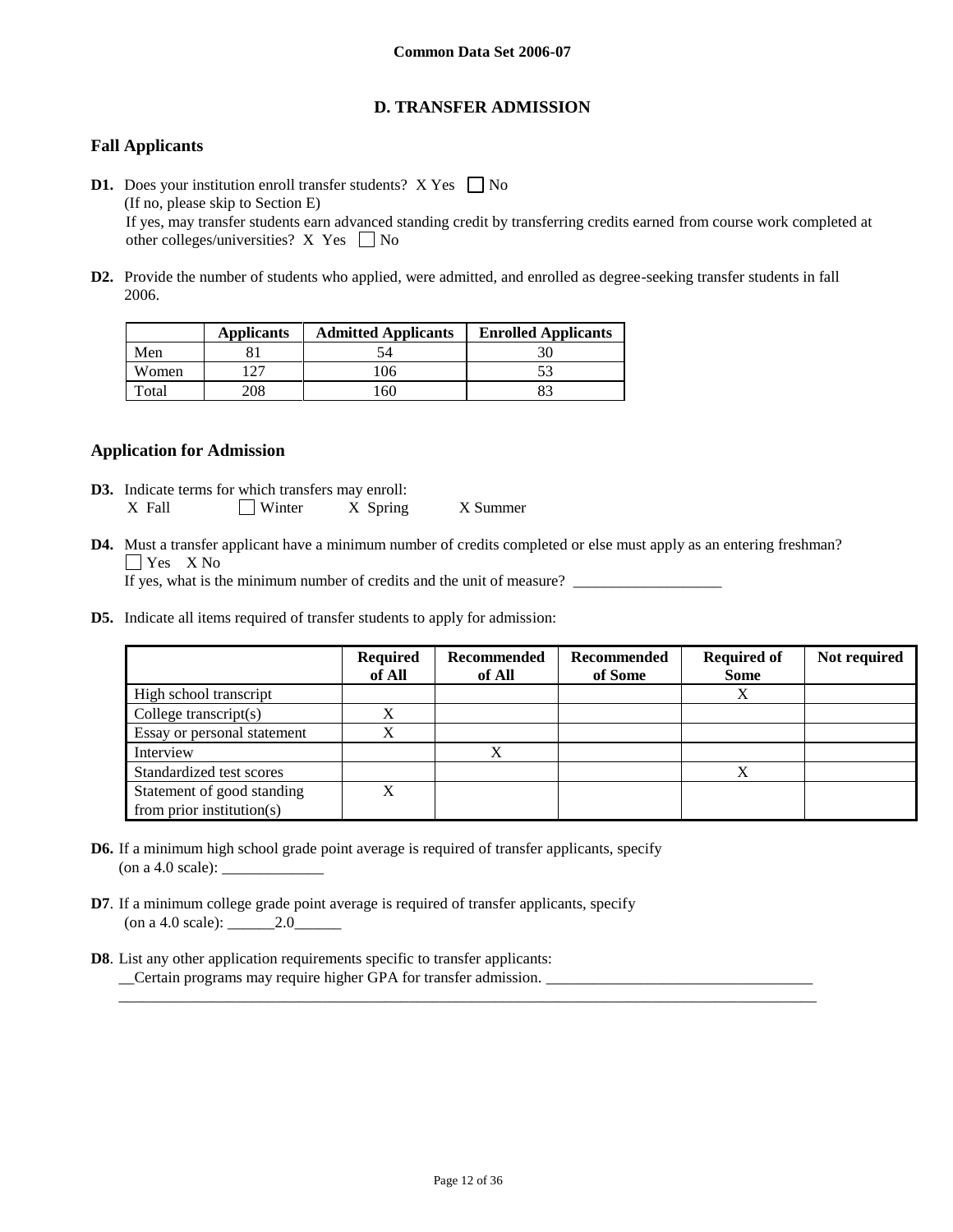**D9.** List application priority, closing, notification, and candidate reply dates for transfer students. If applications are reviewed on a continuous or rolling basis, place a check mark in the "Rolling admission" column.

|        | <b>Priority Date</b> | <b>Closing Date</b> | <b>Notification Date</b> | <b>Reply Date</b> | <b>Rolling</b><br><b>Admission</b> |
|--------|----------------------|---------------------|--------------------------|-------------------|------------------------------------|
| Fall   |                      | 8/15                |                          |                   | $\Lambda$                          |
| Winter |                      |                     |                          |                   |                                    |
| Spring |                      | 12/15               |                          |                   |                                    |
| Summer |                      |                     |                          |                   | Λ                                  |

|  |  | <b>D10.</b> Does an open admission policy, if reported, apply to transfer students? $\Box$ Yes X No |  |  |
|--|--|-----------------------------------------------------------------------------------------------------|--|--|
|--|--|-----------------------------------------------------------------------------------------------------|--|--|

| <b>D11.</b> Describe additional requirements for transfer admission, if applicable: |  |
|-------------------------------------------------------------------------------------|--|
| Recent academic work most important.                                                |  |

# **Transfer Credit Policies**

**D12.** Report the lowest grade earned for any course that may be transferred for credit: \_\_\_\_\_C-\_\_\_\_\_\_\_\_

|               | <b>D13.</b> Maximum number of credits or courses that may be transferred from a two-year institution: |
|---------------|-------------------------------------------------------------------------------------------------------|
| Number $\_94$ | Unit type semester credit                                                                             |

- **D14**. Maximum number of credits or courses that may be transferred from a four-year institution: Number  $\frac{94}{2}$  Unit type semester credit
- **D15.** Minimum number of credits that transfers must complete at your institution to earn an associate degree: \_\_\_\_\_\_30\_\_\_\_\_

\_\_\_\_\_\_\_\_\_\_\_\_\_\_\_\_\_\_\_\_\_\_\_\_\_\_\_\_\_\_\_\_\_\_\_\_\_\_\_\_\_\_\_\_\_\_\_\_\_\_\_\_\_\_\_\_\_\_\_\_\_\_\_\_\_\_\_\_\_\_\_\_\_\_\_\_\_\_\_\_\_\_\_\_\_\_\_\_\_

- **D16.** Minimum number of credits that transfers must complete at your institution to earn a bachelor's degree:  $\frac{30}{20}$
- **D17.** Describe other transfer credit policies:

\_\_\_\_30 of the last 40 credits earned for the degree and half the credits for any major or minor must be in residence. Maximum 4 credits physical education, 12 credits applied music, 4 credits ensemble music transferable. Students enrolled in the College of Engineering may transfer 102 credits maximum. One course in theology must be taken in residence at VU. Credits earned more than 15 years before application for admission are accepted toward graduation on a provisional basis, subject to validation by the first 30 semester hours completed in residence at VU with a 2.0 (C) grade point average.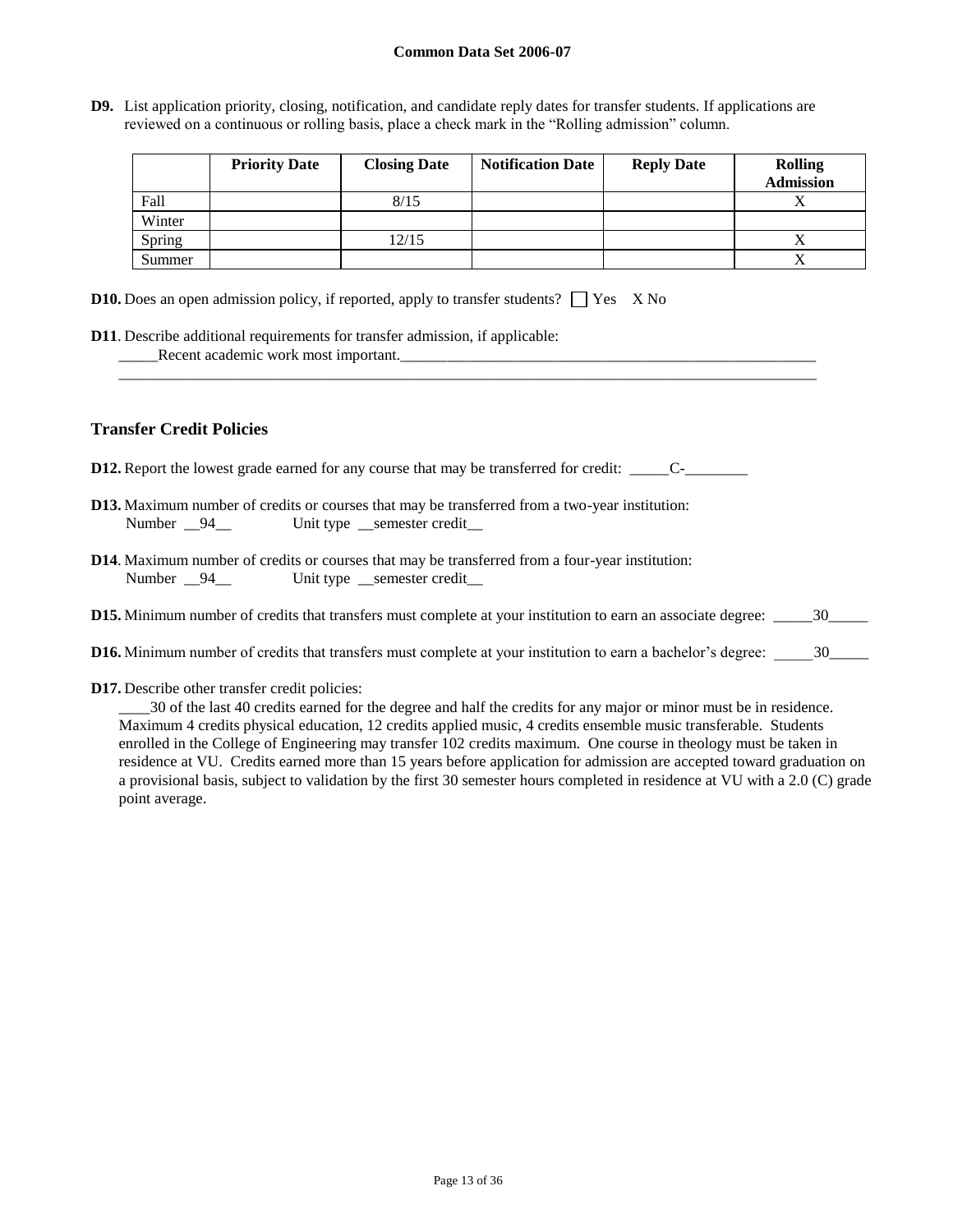# **E. ACADEMIC OFFERINGS AND POLICIES**

- **E1. Special study options:** Identify those programs available at your institution. Refer to the glossary for definitions.
	- X Accelerated program X Honors program
	- X Cooperative education program X Independent study
	- X Cross-registration X Internships
	-
	-
	- Dual enrollment X Study abroad
	-
	- X English as a Second Language (ESL) X Teacher certification program<br>X Exchange student program (domestic)  $\Box$  Weekend college  $X$  Exchange student program (domestic)
	- External degree program
	- Other (specify):
- 
- 
- 
- X Distance learning X Liberal arts/career combination
- X Double major X Student-designed major
	-
	-
	-

# **E2. Has been removed from the CDS.**

#### **E3. Areas in which all or most students are required to complete some course work prior to graduation:**

| $\sqrt{\frac{1}{1}}$ Arts/fine arts | X Humanities                        |
|-------------------------------------|-------------------------------------|
| Computer literacy                   | Mathematics                         |
| English (including composition)     | Philosophy                          |
| X Foreign languages                 | X Sciences (biological or physical) |
| History                             | X Social science                    |
| X Other (describe):                 |                                     |

Theology, Diversity, Valpo Core, Quantitative Analysis

#### **Library Collections: The CDS publishers will collect library data again when a new Academic Libraries Survey is in place.**

# **F. STUDENT LIFE**

### **F1. Percentages of first-time, first-year (freshman) students and all degree-seeking undergraduates enrolled in fall 2006 who fit the following categories:**

|                                                                      | First-time, first-year<br>(freshman) students | Undergraduates |
|----------------------------------------------------------------------|-----------------------------------------------|----------------|
| Percent who are from out of state (exclude international/nonresident |                                               |                |
| aliens from the numerator and denominator)                           | 62                                            | - 64           |
| Percent of men who join fraternities                                 | $-19$                                         | $-26$          |
| Percent of women who join sororities                                 | 20                                            | $-20$          |
| Percent who live in college-owned, -operated, or -affiliated housing | $-89$                                         | $-64$          |
| Percent who live off campus or commute                               | $-11$                                         | $-36$          |
| Percent of students age 25 and older                                 | $\hspace{1.6cm}0$                             | $\overline{4}$ |
| Average age of full-time students                                    | $-18$                                         | 20             |
| Average age of all students (full- and part-time)                    | - 18                                          |                |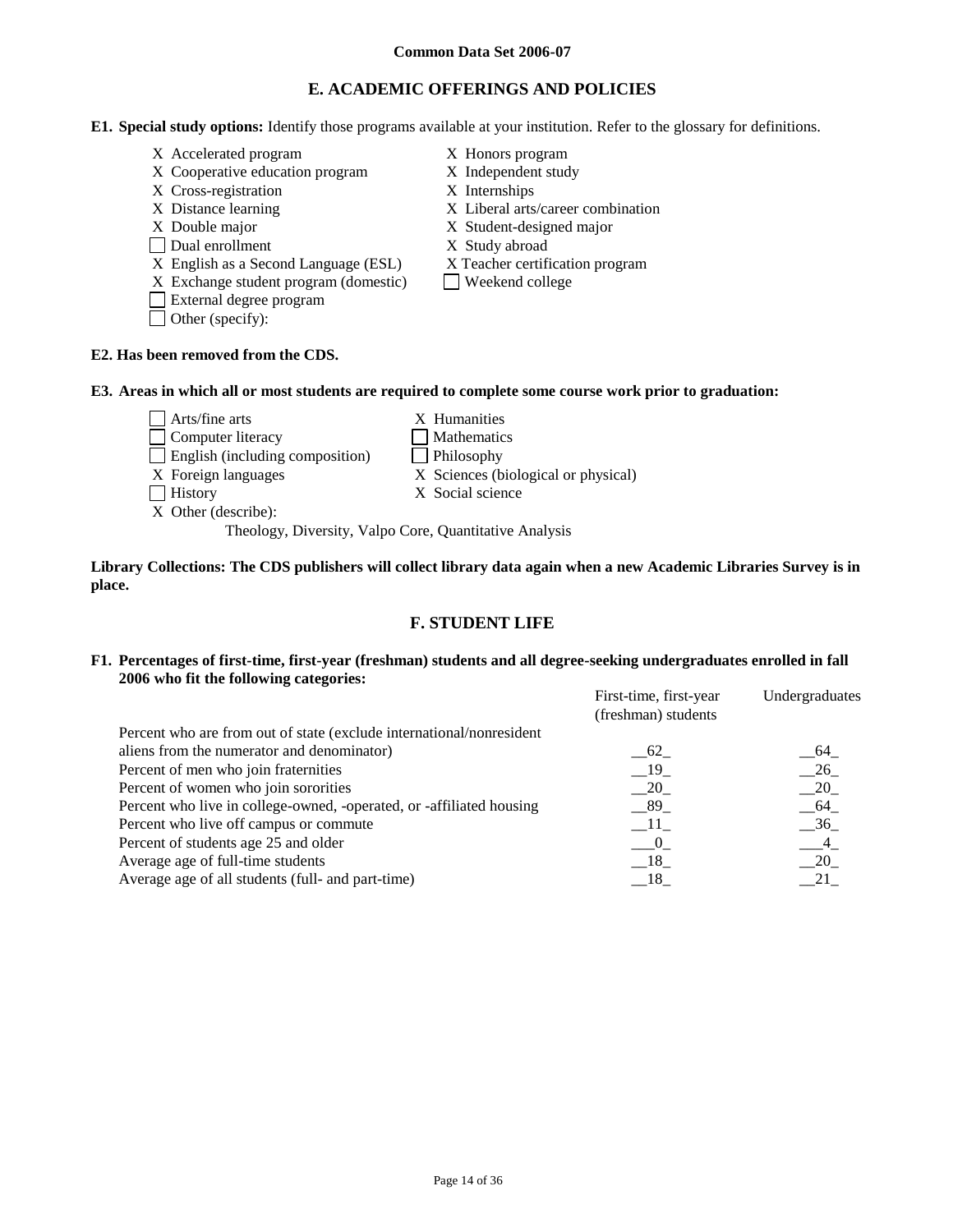# **F2. Activities offered** Identify those programs available at your institution.

| X Choral groups     | Marching band     | X Student government       |
|---------------------|-------------------|----------------------------|
| X Concert band      | X Music ensembles | X Student newspaper        |
| X Dance             | X Musical theater | X Student-run film society |
| X Drama/theater     | $\bigcup$ Opera   | X Symphony orchestra       |
| X Jazz band         | X Pep band        | $\Box$ Television station  |
| X Literary magazine | X Radio station   | X Yearbook                 |

**F3. ROTC** (program offered in cooperation with Reserve Officers' Training Corps)

| Army ROTC is offered:<br>$\Box$ On campus                                                                                |
|--------------------------------------------------------------------------------------------------------------------------|
| Naval ROTC is offered:<br>$\Box$ On campus                                                                               |
| Air Force ROTC is offered:<br>X On campus                                                                                |
| <b>4. Housing:</b> Check all types of college-owned, -operated, or -affiliated housing available for undergraduates at y |

F4. Housing: Check all types of college-owned, -operated, or -affiliated housing available for undergraduates at your institution **Housing: C** institution.

| X Coed dorms                     | $\Box$ Special housing for disabled students                                      |
|----------------------------------|-----------------------------------------------------------------------------------|
| $\Box$ Men's dorms               | Special housing for international students                                        |
| X Women's dorms                  | X Fraternity/sorority housing                                                     |
| Apartments for married students  | $\Box$ Cooperative housing                                                        |
| X Apartments for single students |                                                                                   |
|                                  | X Other housing options (specify): __Residence Hall for German language students. |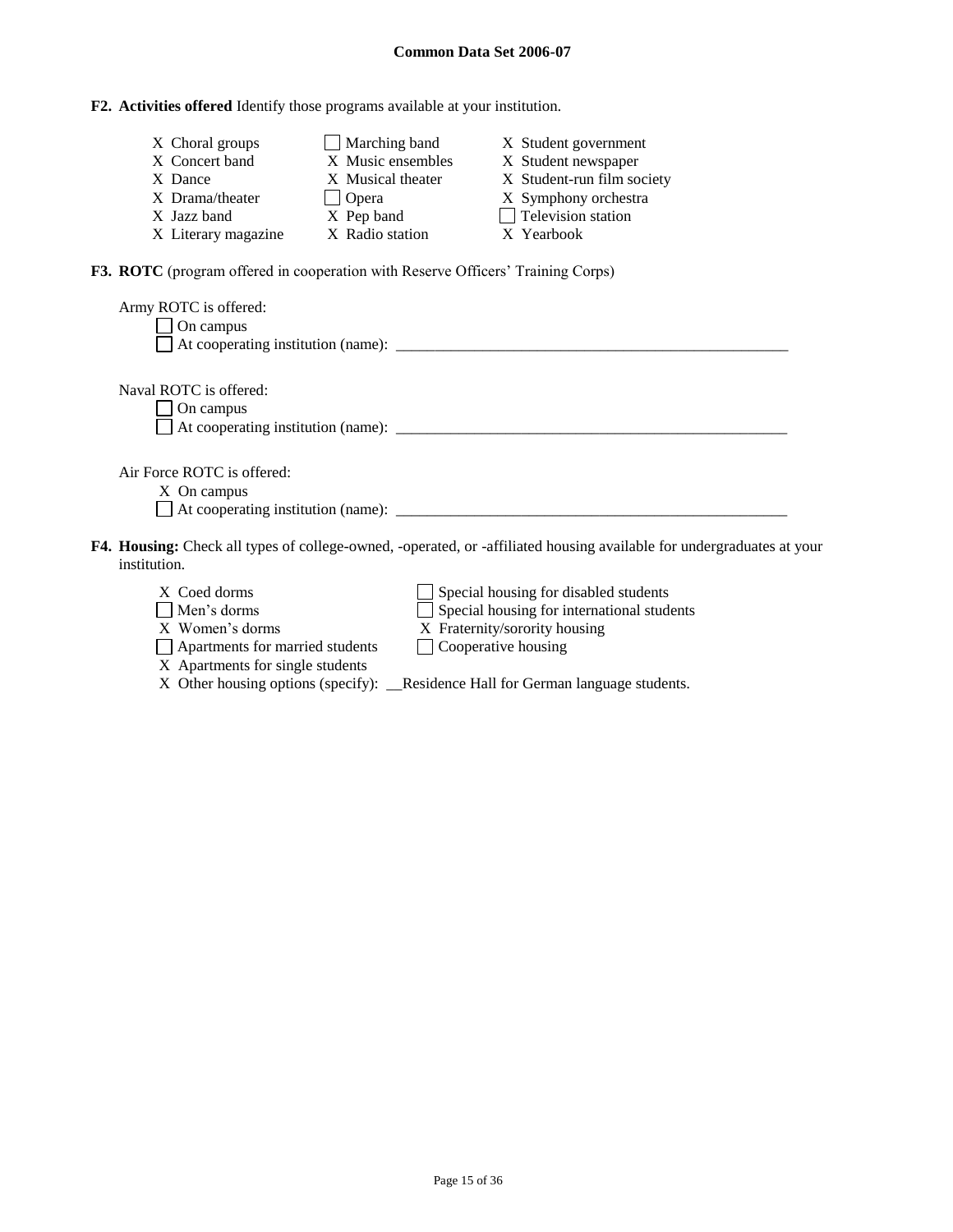# **G. ANNUAL EXPENSES**

#### **Provide 2007-2008 academic year costs of attendance for the following categories that are applicable to your institution.**

Check here if your institution's 2007-2008 academic year costs of attendance are not available at this time and provide an approximate date (i.e., month/day) when your institution's final 2007-2008 academic year costs of attendance will be available: \_\_\_\_\_\_\_

#### **G1. Undergraduate full-time tuition, required fees, room and board**

List the typical tuition, required fees, and room and board for a full-time undergraduate student for the FULL 2007-2008 academic year (30 semester hours or 45 quarter hours for institutions that derive annual tuition by multiplying credit hour cost by number of credits). A full academic year refers to the period of time generally extending from September to June; usually equated to two semesters, two trimesters, three quarters, or the period covered by a four-one-four plan. Room and board is defined as double occupancy and 19 meals per week or the maximum meal plan. **Required fees** include only charges that all full-time students must pay that are *not* included in tuition (e.g., registration, health, or activity fees.) Do *not* include optional fees (e.g., parking, laboratory use).

|                             | <b>FIRST-YEAR</b> | <b>UNDERGRADUATES</b> |
|-----------------------------|-------------------|-----------------------|
| PRIVATE INSTITUTION         | 24,360            | 24,360                |
| Tuition:                    |                   |                       |
| PUBLIC INSTITUTION          |                   |                       |
| Tuition:                    |                   |                       |
| In-district:                |                   |                       |
| In-state (out-of-district): |                   |                       |
| Out-of-state:               |                   |                       |
| <b>NONRESIDENT ALIEN:</b>   | 24,360            | 24,360                |
| Tuition:                    |                   |                       |
| <b>REQUIRED FEES:</b>       | 840               | 840                   |
| <b>ROOM AND BOARD:</b>      |                   |                       |
| (on-campus)                 |                   |                       |
| <b>ROOM ONLY:</b>           | 4,430             | 4,430                 |
| (on-campus)                 |                   |                       |
| <b>BOARD ONLY:</b>          | 2,720             | 2,720                 |
| (on-campus meal plan)       |                   |                       |

Comprehensive tuition and room and board fee (if your college cannot provide separate tuition and room and board fees):

Other: \_\_\_\_\_\_\_\_\_\_\_\_\_\_\_\_\_\_\_\_\_\_\_\_\_\_\_\_\_\_\_\_\_\_\_\_\_\_\_\_\_\_\_\_\_\_\_\_\_\_\_\_\_\_\_\_\_\_\_\_\_\_\_\_\_\_\_\_\_\_\_\_\_\_\_\_\_\_\_\_\_\_\_\_\_

**G2. Number of credits per term a student can take for the stated full-time tuition** \_12\_minimum \_\_\_maximum

**G3.** Do tuition and fees vary by year of study (e.g., sophomore, junior, senior)? Yes X No

**G4. If tuition and fees vary by undergraduate instructional program, describe briefly:** College of Engineering students pay an additional fee of \$700. Nursing Lab and Test Fee: Beginning of sophomore year \$475.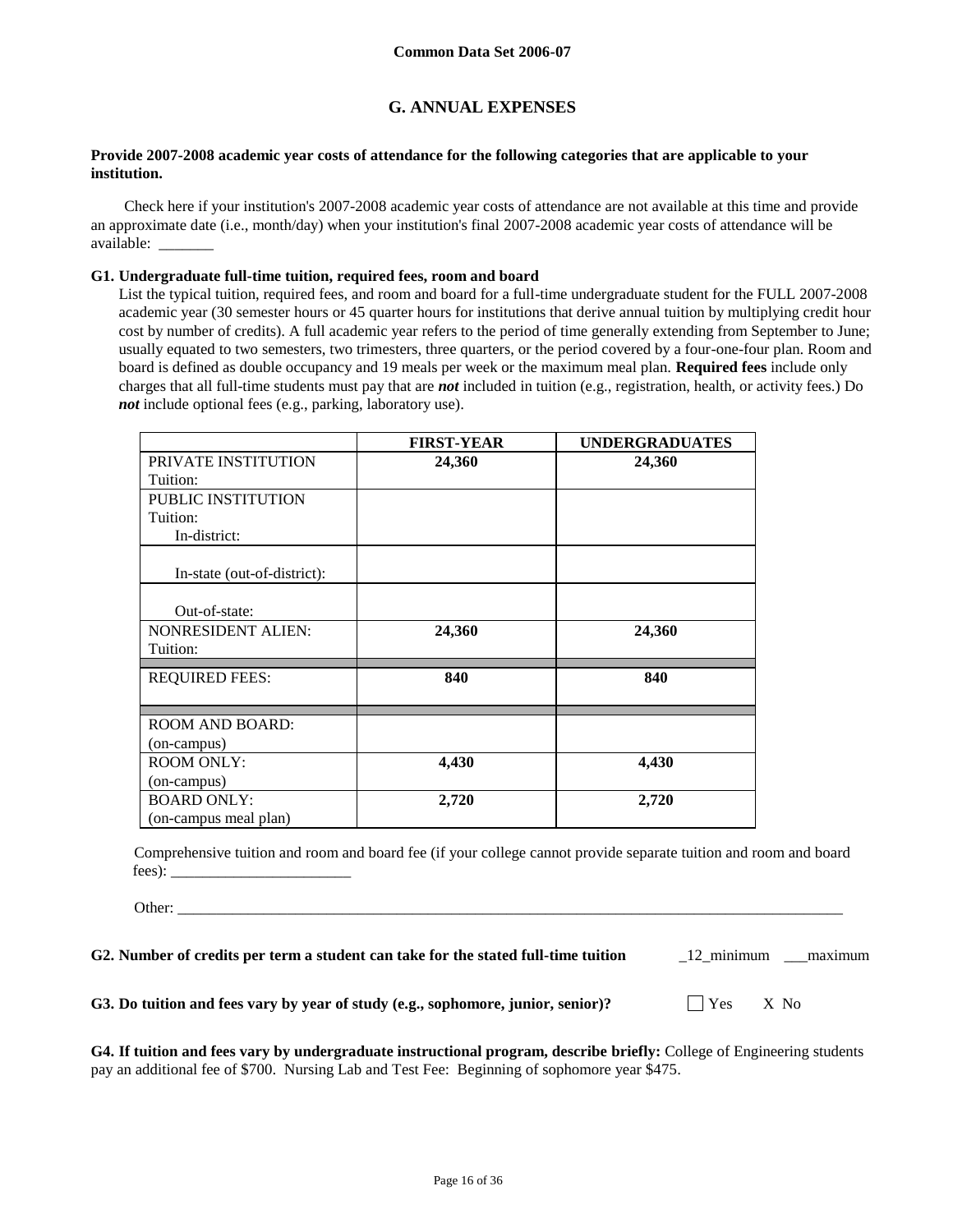# **G5. Provide the estimated expenses for a typical full-time undergraduate student:**

|                     | <b>Residents</b> | <b>Commuters</b> | <b>Commuters</b>     |
|---------------------|------------------|------------------|----------------------|
|                     |                  | (living at home) | (not living at home) |
| Books and supplies: | 1,200            | 1,200            | 1,200                |
| Room only:          |                  | 1,000            | 3,150                |
| Board only:         |                  | 1,000            | 2,000                |
| Transportation:     | 500              | 900              | 900                  |
| Other expenses:     | 870              | 870              | 870                  |

# **G6. Undergraduate per-credit-hour charges (tuition only):**

| <b>PRIVATE INSTITUTIONS:</b>        | 1,125 |
|-------------------------------------|-------|
| PUBLIC INSTITUTIONS<br>In-district: |       |
| In-state (out-of-district):         |       |
| Out-of-state:                       |       |
| <b>NONRESIDENT ALIENS:</b>          | 1,125 |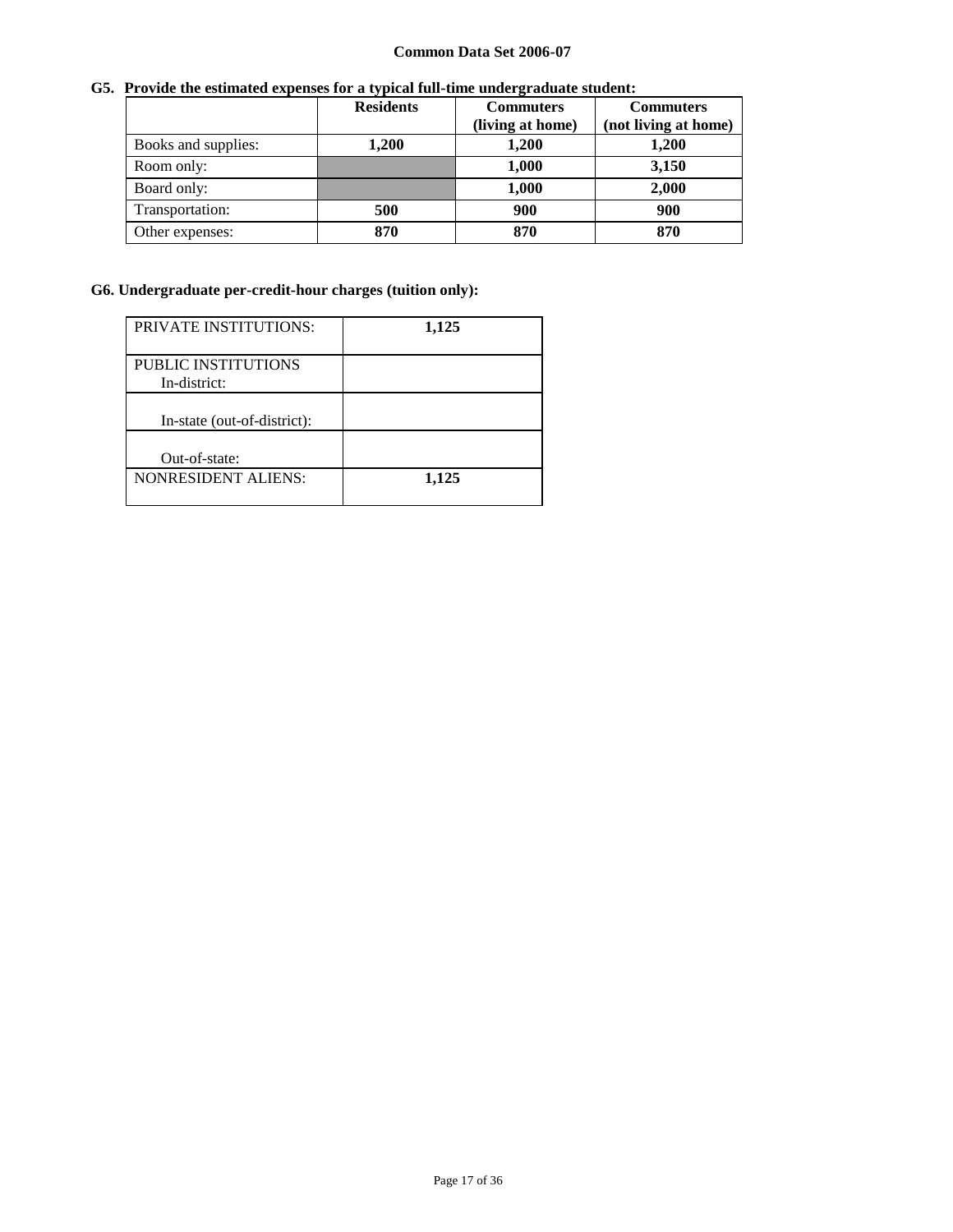# **H. FINANCIAL AID**

## **Please refer to the following financial aid definitions when completing Section H.**

**Awarded aid:** The dollar amounts offered to financial aid applicants.

**Financial aid applicant:** Any applicant who submits **any one of** the institutionally required financial aid applications/forms, such as the FAFSA.

**Indebtedness:** Aggregate dollar amount borrowed through any loan program (federal, state, subsidized, unsubsidized, private, etc.; excluding parent loans) while the student was enrolled at an institution. Student loans co-signed by a parent are assumed to be the responsibility of the student and **should** be included.

**Institutional scholarships and grants**: Endowed scholarships, annual gifts and tuition funded grants for which the institution determines the recipient.

**Financial need:** As determined by your institution using the federal methodology and/or your institution's own standards.

**Need-based aid:** College-funded or college-administered award from institutional, state, federal, or other sources for which a student must have financial need to qualify. This includes both institutional and noninstitutional student aid (grants, jobs, and loans).

**Need-based scholarship or grant aid:** Scholarships and grants from institutional, state, federal, or other sources for which a student must have financial need to qualify.

**Need-based self-help aid:** Loans and jobs from institutional, state, federal, or other sources for which a student must demonstrate financial need to qualify.

**Non-need-based scholarship or grant aid:** Scholarships and grants, gifts, or merit-based aid from institutional, state, federal, or other sources (including unrestricted funds or gifts and endowment income) awarded solely on the basis of academic achievement, merit, or any other non-need-based reason. When reporting questions H1 and H2, non-need-based aid that is used to meet need should be counted as need-based aid.

**Note: Suggested order of precedence for counting non-need money as need-based:**

Non-need institutional grants Non-need tuition waivers Non-need athletic awards Non-need federal grants Non-need state grants Non-need outside grants Non-need student loans Non-need parent loans Non-need work

**Non-need-based self-help aid:** Loans and jobs from institutional, state, or other sources for which a student need not demonstrate financial need to qualify.

**External scholarships and grants:** Scholarships and grants received from outside (private) sources that students bring with them (e.g., Kiwanis, National Merit scholarships). The institution may process paperwork to receive the dollars, but it has no role in determining the recipient or the dollar amount awarded.

**Work study and employment**: Federal and state work study aid, and any employment packaged by your institution in financial aid awards.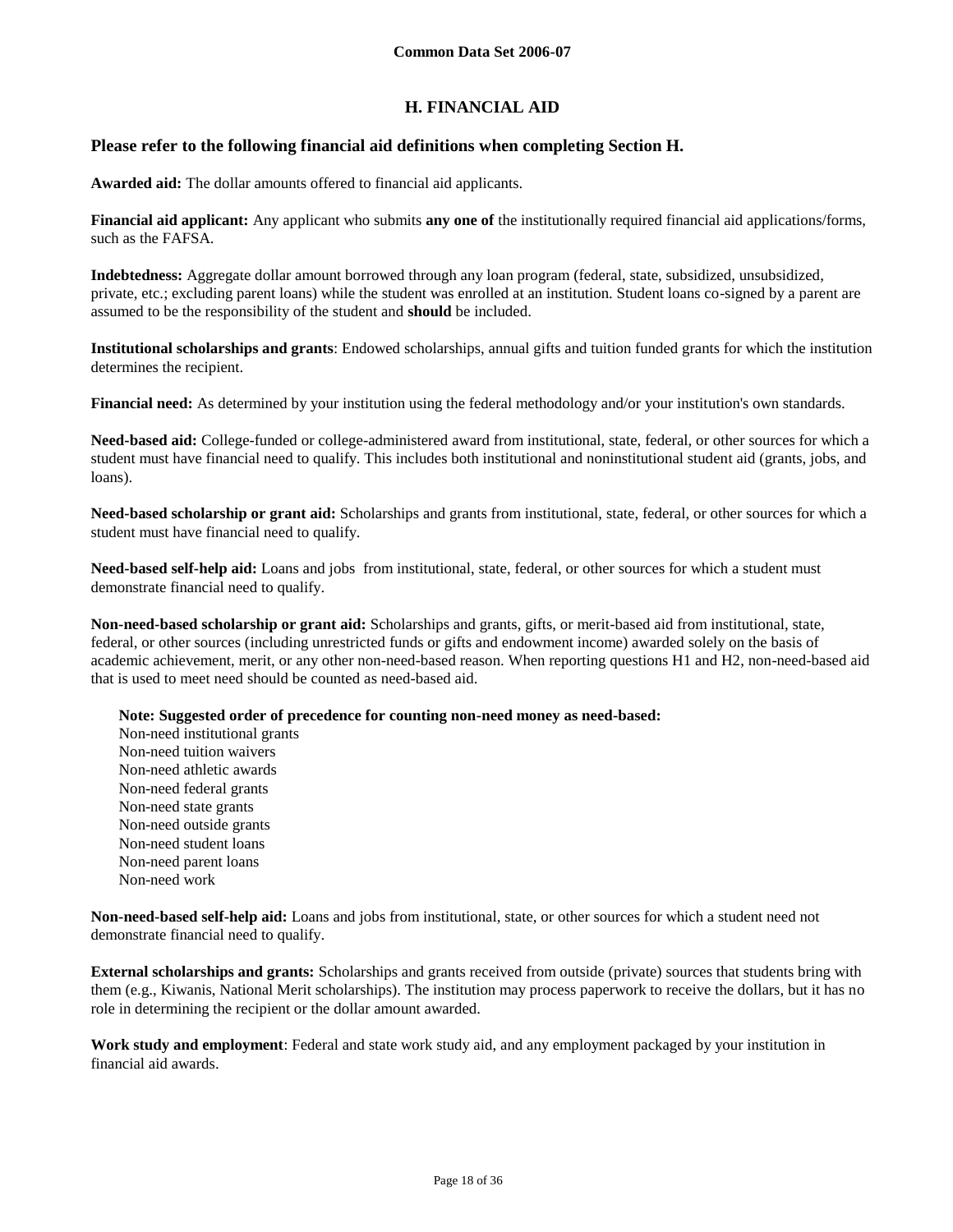### **Aid Awarded to Enrolled Undergraduates**

**H1.** Enter total dollar amounts **awarded** to enrolled full-time and less than full-time degree-seeking undergraduates **(using the same cohort reported in CDS Question B1, "total degree-seeking" undergraduates)** in the following categories. (Note: If the data being reported are final figures for the 2005-2006 academic year (see the next item below), use the 2005-2006 academic year's CDS Question B1 cohort.) Include aid awarded to international students (i.e., those not qualifying for federal aid). **Aid that is non-need-based but that was used to meet need should be reported in the need-based aid column. (For a suggested order of precedence in assigning categories of aid to cover need, see the entry for "non-need-based scholarship or grant aid" on the last page of the definitions section.)**

Indicate the academic year for which data are reported for **items H1**, **H2**, **H2A**, and **H6** below: X 2006-2007 estimated or 2005-2006 final

Which needs-analysis methodology does your institution use in awarding institutional aid? **(Formerly H3)** \_\_\_ Federal methodology (FM)

\_\_\_ Institutional methodology (IM)

\_X\_ Both FM and IM

|                                                                                                                                                                                         | Need-based<br>(Include non-need-based<br>aid use to meet need.) | Non-need-based<br>(Exclude non-need-based<br>aid use to meet need.) |
|-----------------------------------------------------------------------------------------------------------------------------------------------------------------------------------------|-----------------------------------------------------------------|---------------------------------------------------------------------|
|                                                                                                                                                                                         | \$                                                              | \$                                                                  |
| <b>Scholarships/Grants</b>                                                                                                                                                              |                                                                 |                                                                     |
| Federal                                                                                                                                                                                 | \$2,700,000                                                     |                                                                     |
| State (i.e., all states, not only the state in<br>which your institution is located)                                                                                                    | \$2,550,000                                                     |                                                                     |
| Institutional: Endowed scholarships,<br>annual gifts and tuition funded grants,<br>awarded by the college, excluding athletic<br>aid and tuition waivers (which are<br>reported below). | \$19,350,000                                                    | \$5,740,000                                                         |
| Scholarships/grants from external sources<br>(e.g., Kiwanis, National Merit) not<br>awarded by the college                                                                              | \$1,600,000                                                     | \$600,000                                                           |
| <b>Total Scholarships/Grants</b>                                                                                                                                                        | \$26,200,000                                                    | \$6,340,000                                                         |
| <b>Self-Help</b>                                                                                                                                                                        |                                                                 |                                                                     |
| Student loans from all sources (excluding<br>parent loans)                                                                                                                              | \$12,000,000                                                    | \$2,580,000                                                         |
| Federal Work-Study                                                                                                                                                                      | \$530,000                                                       |                                                                     |
| State and other (e.g., institutional) work-<br>study/employment (Note: Excludes Federal<br>Work-Study captured above.)                                                                  | \$200,000                                                       | \$800,000                                                           |
| <b>Total Self-Help</b>                                                                                                                                                                  | \$12,730,000                                                    | \$3,380,000                                                         |
| <b>Parent Loans</b>                                                                                                                                                                     | \$0                                                             | \$3,300,000                                                         |
| <b>Tuition Waivers</b><br>Note: Reporting is optional. Report tuition<br>waivers in this row if you choose to report<br>them. Do not report tuition waivers<br>elsewhere.               | \$1,200,000                                                     | \$250,000                                                           |
| <b>Athletic Awards</b>                                                                                                                                                                  | \$1,000,000                                                     | \$1,500,000                                                         |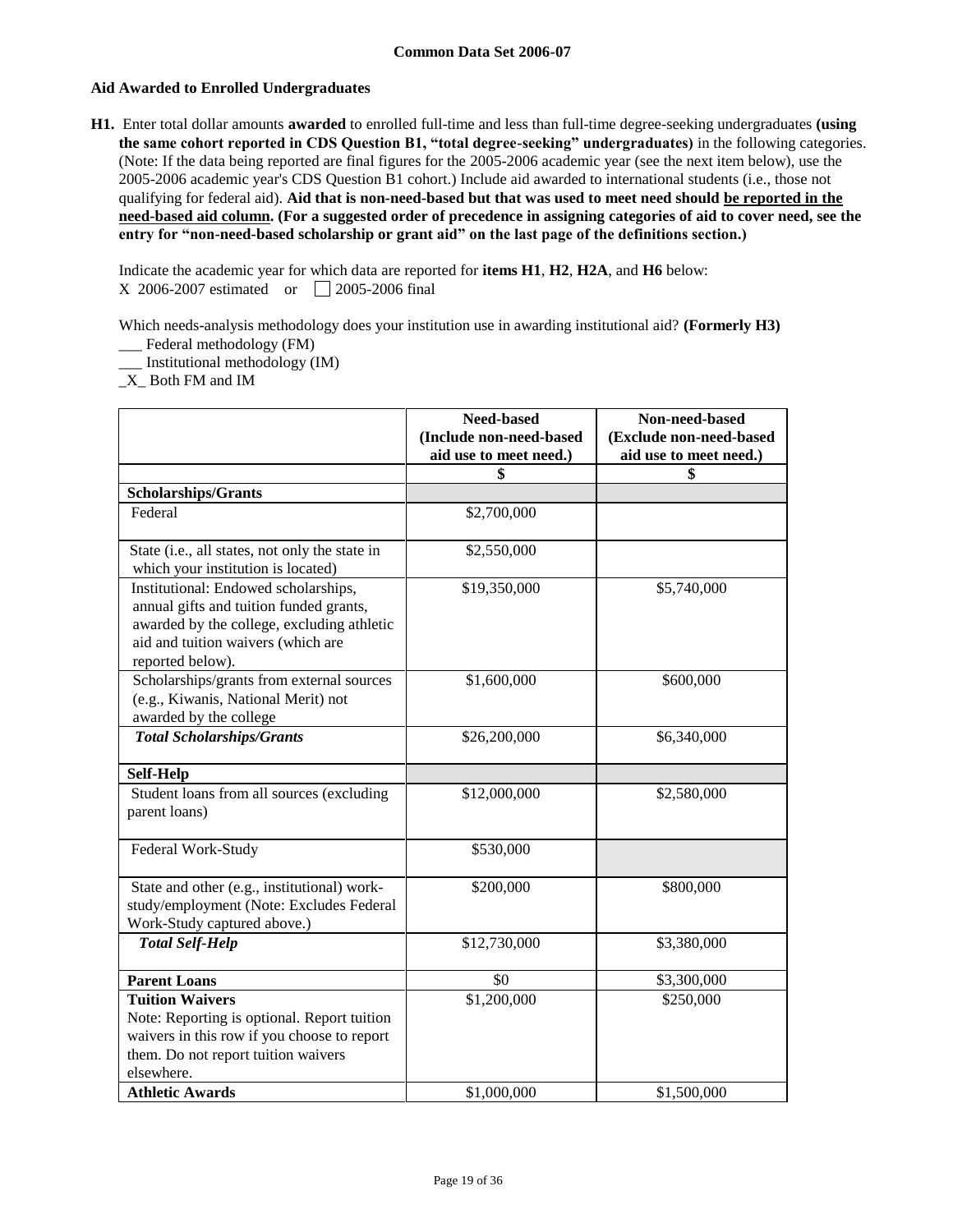**H2. Number of Enrolled Students Awarded Aid:** List the number of degree-seeking full-time and less-than-full-time undergraduates who applied for and were awarded financial aid from any source. **Aid that is non-need-based but that**  was used to meet need should be counted as need-based aid. Numbers should reflect the cohort awarded the dollars reported in H1. Note: In the chart below, students may be counted in more than one row, and full-time freshmen should also be counted as full-time undergraduates.

|                  |                                                                                | <b>First-time</b> | <b>Full-time</b> | <b>Less Than</b> |
|------------------|--------------------------------------------------------------------------------|-------------------|------------------|------------------|
|                  |                                                                                | <b>Full-time</b>  | Undergrad        | <b>Full-time</b> |
|                  |                                                                                | Freshmen          | (Incl. Fresh)    | Undergrad        |
| a)               | Number of degree-seeking undergraduate students (CDS Item B1 if                | 760               | 2802             | 102              |
|                  | reporting on Fall 2006 cohort)                                                 |                   |                  |                  |
| b)               | Number of students in line a who applied for need-based financial aid          | 681               | 2324             | 61               |
| $\mathbf{c}$ )   | Number of students in line <b>b</b> who were determined to have financial need | 543               | 1945             | 51               |
| $\rm d$          | Number of students in line c who were awarded any financial aid                | 543               | 1945             | 51               |
|                  |                                                                                |                   |                  |                  |
| e)               | Number of students in line d who were awarded any need-based                   | 539               | 1878             | 15               |
|                  | scholarship or grant aid                                                       |                   |                  |                  |
| f)               | Number of students in line <b>d</b> who were awarded any need-based self-help  | 409               | 1535             | 42               |
|                  | aid                                                                            |                   |                  |                  |
| g)               | Number of students in line d who were awarded any non-need-based               | 189               | 734              | $\overline{7}$   |
|                  | scholarship or grant aid                                                       |                   |                  |                  |
| h)               | Number of students in line d whose need was fully met (exclude PLUS            | 156               | 606              | 8                |
|                  | loans, unsubsidized loans, and private alternative loans)                      |                   |                  |                  |
| $\mathbf{i}$     | On average, the percentage of need that was met of students who were           |                   |                  |                  |
|                  | awarded any need-based aid. Exclude any aid that was awarded in excess         |                   |                  |                  |
|                  | of need as well as any resources that were awarded to replace EFC (PLUS        | 89.0%             | 86.0%            | 58.0%            |
|                  | loans, unsubsidized loans, and private alternative loans)                      |                   |                  |                  |
| j)               | The average financial aid package of those in line <b>d.</b> Exclude any       |                   |                  |                  |
|                  | resources that were awarded to replace EFC (PLUS loans, unsubsidized           |                   |                  |                  |
|                  | loans, and private alternative loans)                                          | \$19,817          | \$18,939         | \$7,215          |
| $\bf k$          | Average need-based scholarship or grant award of those in line e               |                   |                  |                  |
|                  |                                                                                | \$15,726          | \$14,080         | \$4,240          |
| $\left( \right)$ | Average need-based self-help award (excluding PLUS loans,                      |                   |                  |                  |
|                  | unsubsidized loans, and private alternative loans) of those in line f          | \$4,841           | \$5,486          | \$4,295          |
| m)               | Average need-based loan (excluding PLUS loans, unsubsidized loans,             |                   |                  |                  |
|                  | and private alternative loans) of those in line f who were awarded a need-     |                   |                  |                  |
|                  | based loan                                                                     | \$4,676           | \$5,190          | \$4,228          |

**H2A. Number of Enrolled Students Awarded Non-need-based Scholarships and Grants:** List the number of degreeseeking full-time and less-than-full-time undergraduates who had no financial need and who were awarded institutional non-need-based scholarship or grant aid. Numbers should reflect the cohort awarded the dollars reported in H1. Note: In the chart below, students may be counted in more than one row, and full-time freshmen should also be counted as full-time undergraduates

|          |                                                                            | <b>First-time</b> | <b>Full-time</b> | <b>Less Than</b> |
|----------|----------------------------------------------------------------------------|-------------------|------------------|------------------|
|          |                                                                            | <b>Full-time</b>  | Undergrad        | <b>Full-time</b> |
|          |                                                                            | Freshmen          | (Incl. Fresh)    | <b>Undergrad</b> |
| n)       | Number of students in line <b>a</b> who had no financial need and who were | 182               | 705              | 6                |
|          | awarded institutional non-need-based scholarship or grant aid (exclude     |                   |                  |                  |
|          | those who were awarded athletic awards and tuition benefits)               |                   |                  |                  |
| $\Omega$ | Average dollar amount of institutional non-need-based scholarship and      |                   |                  |                  |
|          | grant aid awarded to students in line <b>n</b>                             | \$9,473           | \$8,138          | \$4,083          |
| p)       | Number of students in line a who were awarded an institutional non-need-   | 22                | 86               |                  |
|          | based athletic scholarship or grant                                        |                   |                  |                  |
| q)       | Average dollar amount of institutional non-need-based athletic             |                   |                  |                  |
|          | scholarships and grants awarded to students in line <b>p</b>               | \$14,219          | \$15,941         | \$11,200         |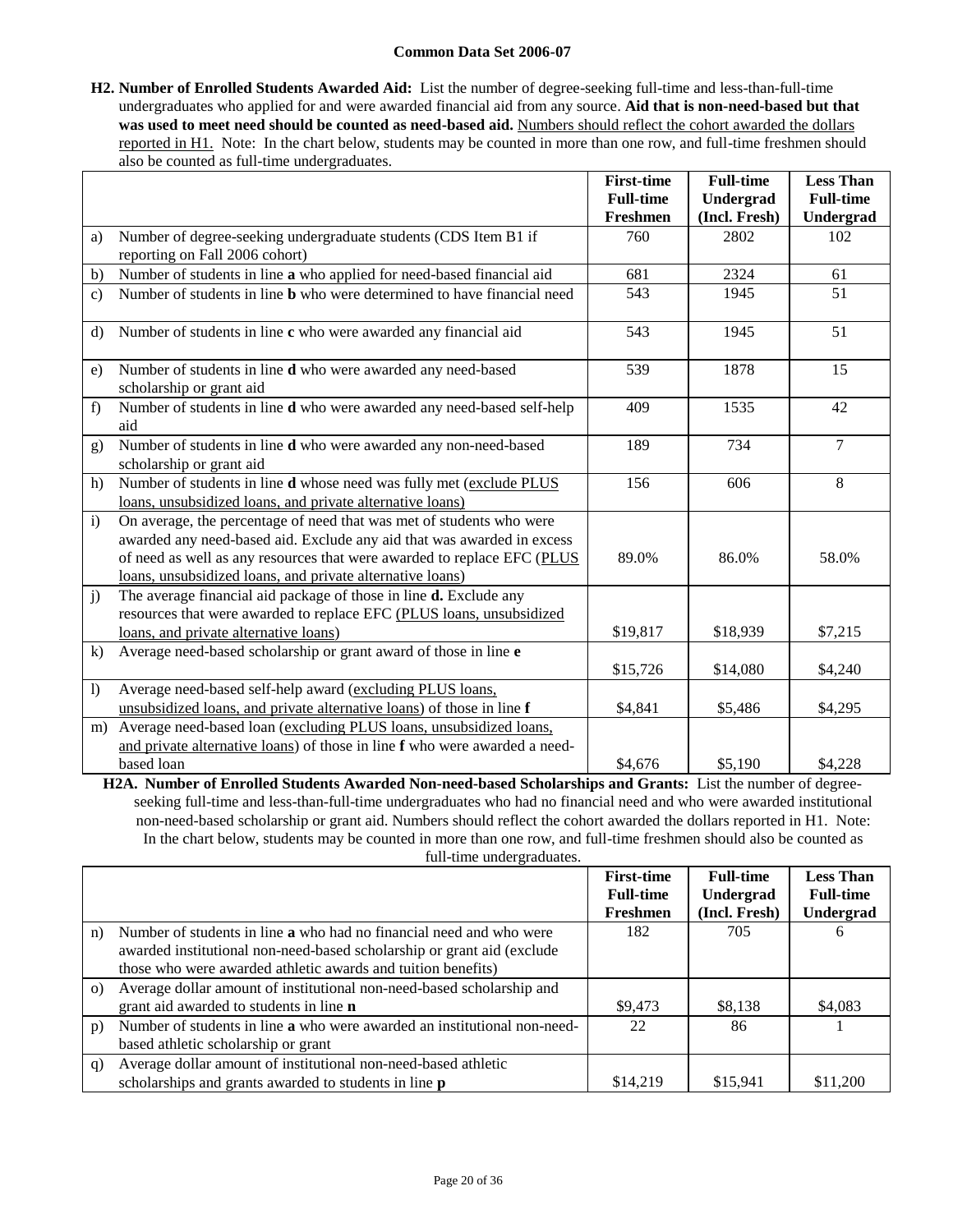**Note:** These are the graduates and loan types to include and exclude in order to fill out CDS H4, H4a, H5 and H5a.

Include:

- 2006 undergraduate class who graduated between July 1, 2005 and June 30, 2006 who started at your institution as firsttime students and received a bachelor's degree between July 1, 2005 and June 30, 2006.
- \* only loans made to students who borrowed while enrolled at your institution.
- \* co-signed loans.

# Exclude:

- \* those who transferred in.
- money borrowed at other institutions.

H4. Provide the percentage of the class (defined above) who borrowed at any time through any loan programs (institutional, state, Federal Perkins, Federal Stafford Subsidized and Unsubsidized, private loans that were certified by your institution, etc.; exclude parent loans). Include both Federal Direct Student Loans and Federal Family Education Loans.  $-69$  %

H4a. Provide the percentage of the class (defined above) who borrowed at any time through federal loan programs--Federal Perkins, Federal Stafford Subsidized and Unsubsidized. Include both Federal Direct Student Loans and Federal Family Education Loans. NOTE: exclude all institutional, state, private alternative loans and parent loans. \_\_\_\_\_%

H5. Report the average per-borrower cumulative undergraduate indebtedness of those in line H4. \$ 25,524

H5a. Report the average per-borrower cumulative undergraduate indebtedness through federal loan programs--Federal Perkins, Federal Stafford Subsidized and Unsubsidized. Include both Federal Direct Student Loans and Federal Family Education Loans. These are listed in line H4a. NOTE: exclude all institutional, state, private alternative loans and exclude parent loans.  $\frac{1}{2}$ 

**Aid to Undergraduate Degree-seeking Nonresident Aliens** (Note: Report numbers and dollar amounts for the same academic year checked in item H1.)

**H6.** Indicate your institution's policy regarding institutional scholarship and grant aid for undergraduate degree-seeking nonresident aliens:



- Institutional need-based scholarship or grant aid is available
- $X$  Institutional non-need-based scholarship or grant aid is available<br>Institutional scholarship and grant aid is not available
	- Institutional scholarship and grant aid is not available

If institutional financial aid is available for undergraduate degree-seeking nonresident aliens, provide the number of undergraduate degree-seeking nonresident aliens who were awarded need-based or non-need-based aid: \_\_24\_\_

Average dollar amount of institutional financial aid awarded to undergraduate degree-seeking nonresident aliens: \$ \_\_\_15,212\_\_\_\_\_\_\_\_

Total dollar amount of institutional financial aid awarded to undergraduate degree-seeking nonresident aliens: \$ \_\_\_365,088\_\_\_\_\_\_\_

**H7.** Check off all financial aid forms nonresident alien first-year financial aid applicants must submit:

| - | ╸ |
|---|---|
|   |   |
|   |   |
|   |   |
|   |   |

Institution's own financial aid form

CSS/Financial Aid PROFILE

International Student's Financial Aid Application

International Student's Certification of Finances

Other: \_\_\_\_\_\_\_\_\_\_\_\_\_\_\_\_\_\_\_\_\_\_\_\_\_\_\_\_\_\_\_\_\_\_\_\_\_\_\_\_\_\_\_\_\_\_\_\_\_\_\_\_\_\_\_\_\_\_\_\_\_\_\_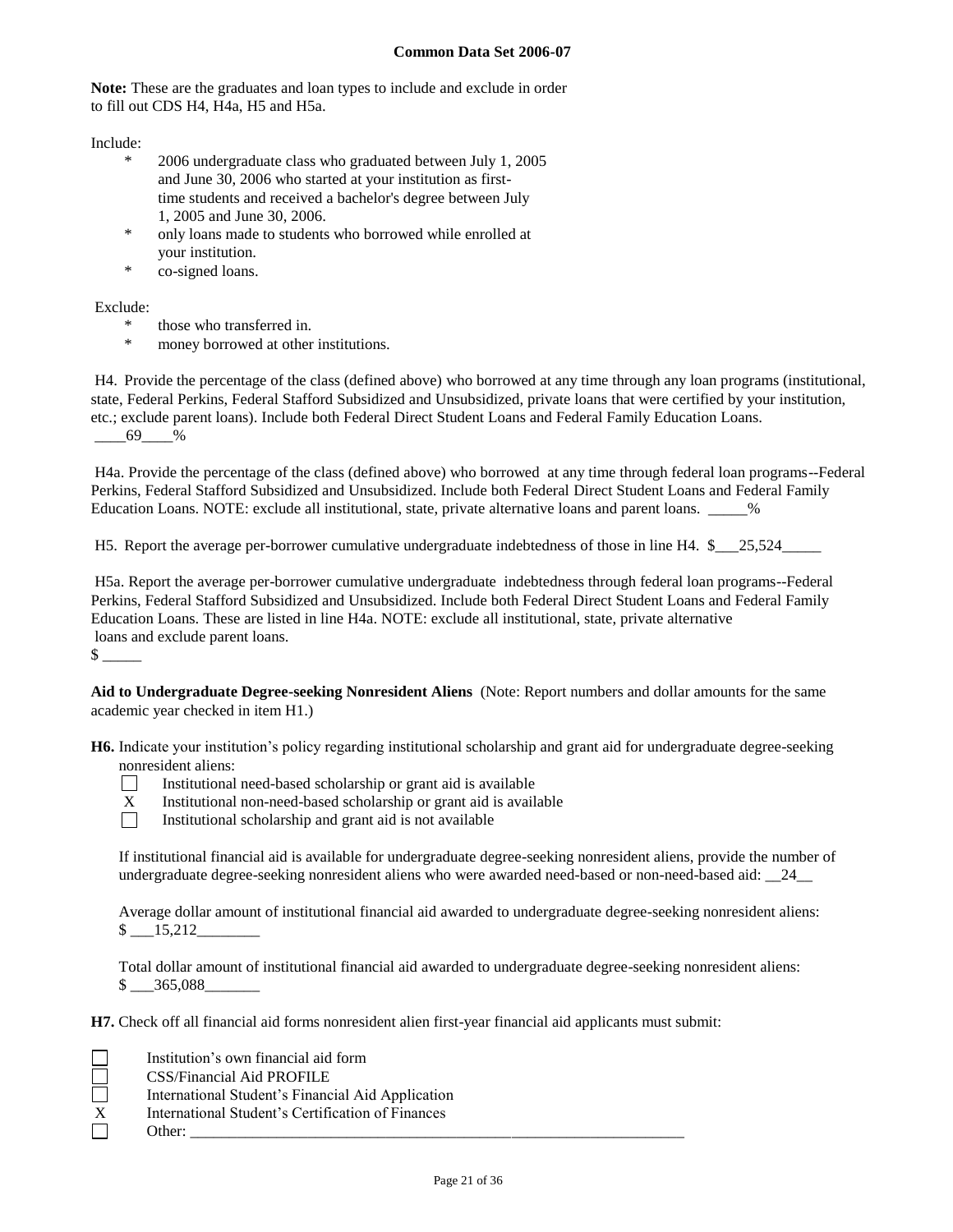### **Process for First-Year/Freshman Students**

**H8.** Check off all financial aid forms domestic first-year (freshman) financial aid applicants must submit:

| <b>FAFSA</b>                         |
|--------------------------------------|
| Institution's own financial aid form |
| <b>CSS/Financial Aid PROFILE</b>     |
| State aid form                       |
| Noncustodial PROFILE                 |
| Business/Farm Supplement             |
| Other:                               |

**H9.** Indicate filing dates for first-year (freshman) students:

Priority date for filing required financial aid forms: \_\_\_\_03/1\_\_\_\_\_\_\_\_ Deadline for filing required financial aid forms: \_\_\_\_\_\_\_\_\_\_\_\_\_\_\_\_\_\_\_\_\_\_\_\_\_\_\_\_\_\_\_ No deadline for filing required forms (applications processed on a rolling basis): \_\_\_\_\_\_\_\_\_\_\_\_\_\_\_\_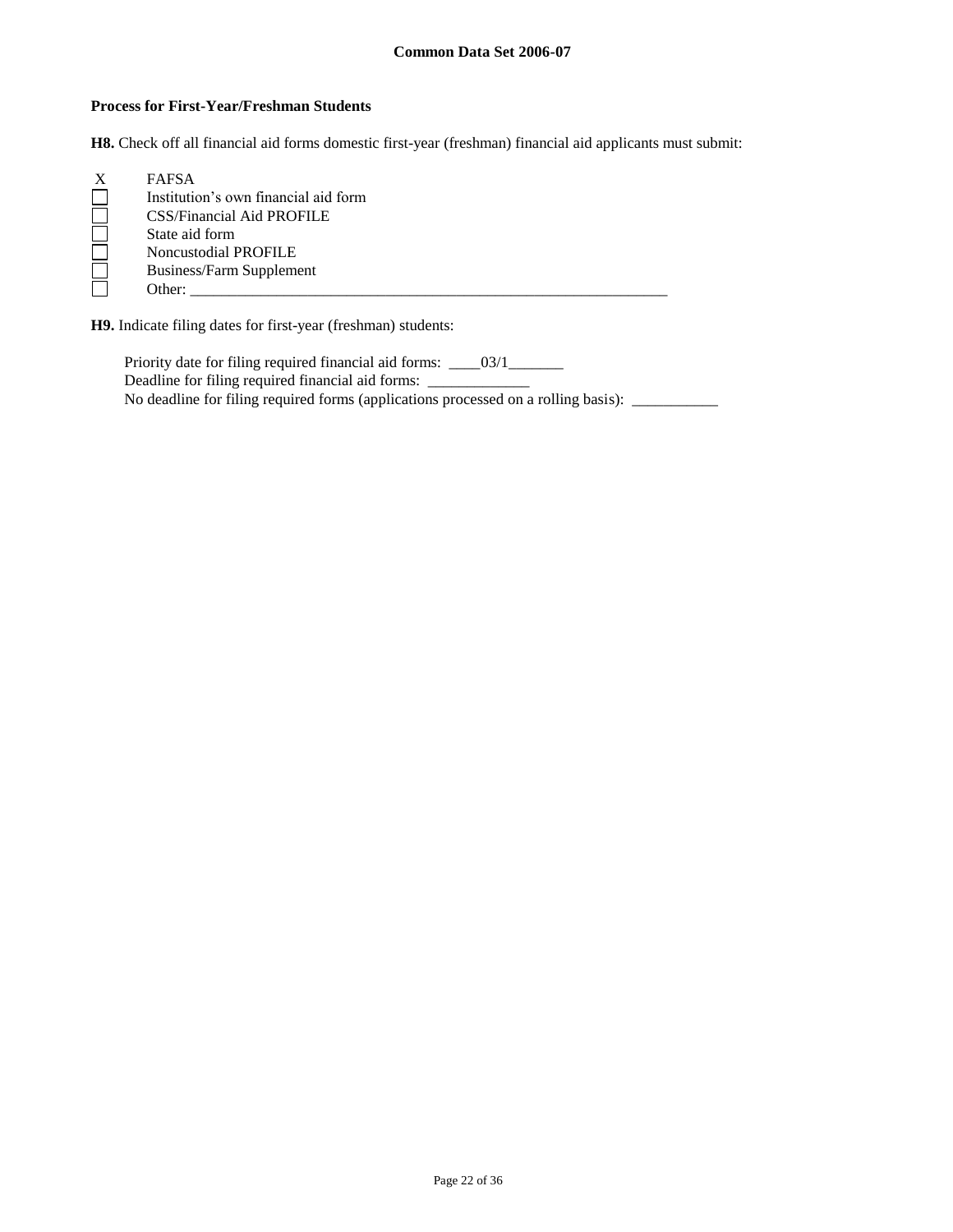**H10.** Indicate notification dates for first-year (freshman) students (answer a or b):

- a.) Students notified on or about (date): \_\_\_\_\_\_\_\_\_\_\_\_\_
- b.) Students notified on a rolling basis: yes If yes, starting date: \_\_03/01\_\_\_\_

#### **H11.** Indicate reply dates:

Students must reply by (date): \_\_\_\_\_\_05/01\_\_\_\_\_\_\_\_ or within \_\_\_\_\_\_\_ weeks of notification.

#### **Types of Aid Available**

Please check off all types of aid available to undergraduates at your institution:

**H12.** Loans

### FEDERAL DIRECT STUDENT LOAN PROGRAM (DIRECT LOAN)

- X Direct Subsidized Stafford Loans
- X Direct Unsubsidized Stafford Loans
- X Direct PLUS Loans

#### FEDERAL FAMILY EDUCATION LOAN PROGRAM (FFEL)

- FFEL Subsidized Stafford Loans
- FFEL Unsubsidized Stafford Loans
- $\begin{array}{c} \square \\ \square \end{array}$ FFEL PLUS Loans
- X Federal Perkins Loans<br>
Federal Nursing Loans<br>
State Loans
- Federal Nursing Loans
- State Loans
- $\overline{X}$  College/university loans from institutional funds<br>Other (specify):
- Other (specify):  $\qquad \qquad$

**H13.** Scholarships and Grants

NEED-BASED:

- X Federal Pell
- X<br>State sexteed State State
- State scholarships/grants
- X Private scholarships
- X College/university scholarship or grant aid from institutional funds<br>
United Negro College Fund<br>
Federal Nursing Scholarship
- United Negro College Fund
- Federal Nursing Scholarship
- Other (specify):

**H14.** Check off criteria used in awarding institutional aid. Check all that apply.

| Non-need | <b>Need-based</b> |                    | Non-need | <b>Need-based</b> |                          |
|----------|-------------------|--------------------|----------|-------------------|--------------------------|
| Х        |                   | Academics          |          |                   | Leadership               |
|          |                   | Alumni affiliation |          |                   | Minority status          |
|          |                   | Art                |          |                   | Music/drama              |
|          |                   | Athletics          |          | Х                 | Religious affiliation    |
|          |                   | Job skills         |          |                   | State/district residency |
|          |                   | <b>ROTC</b>        |          |                   |                          |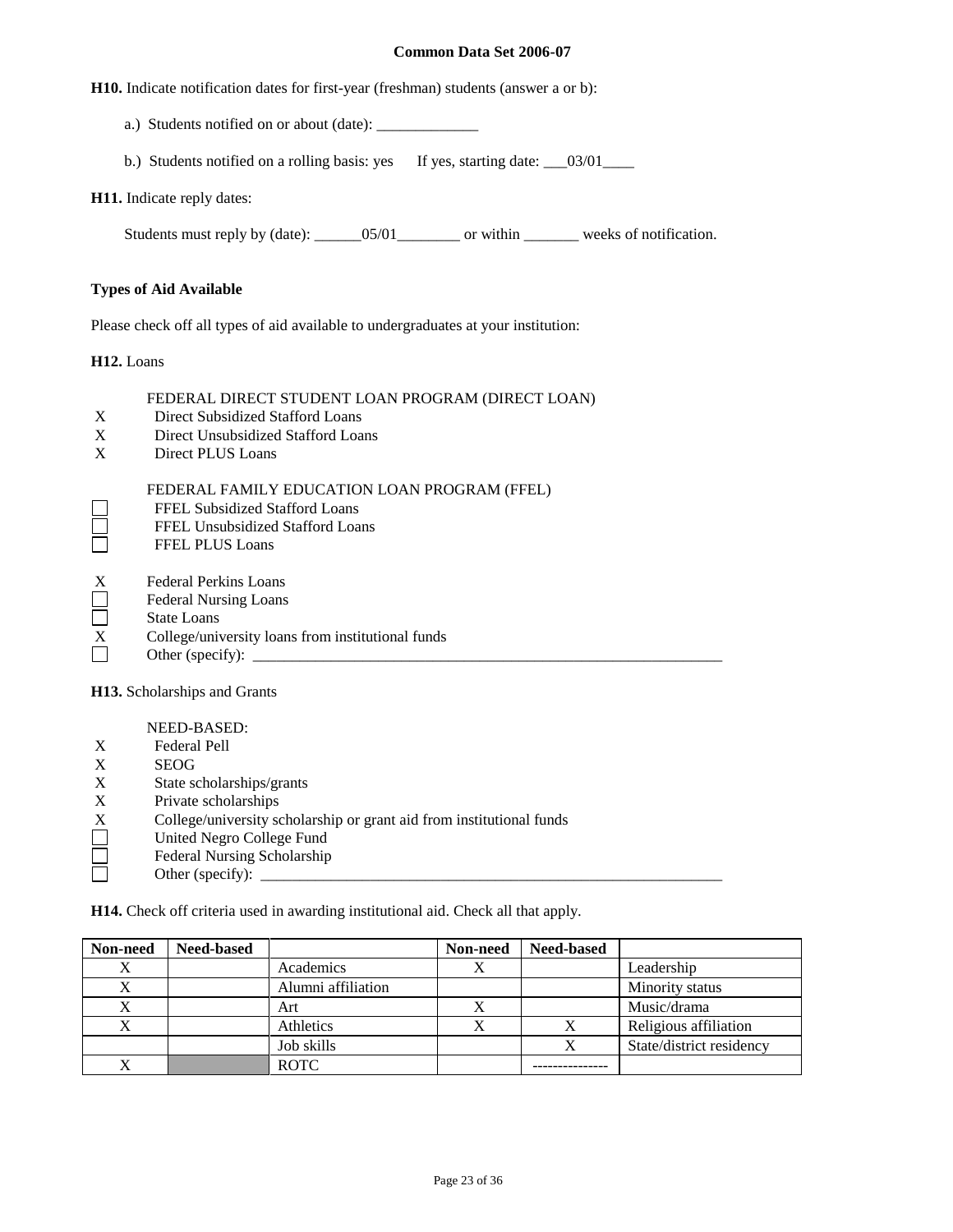# **I. INSTRUCTIONAL FACULTY AND CLASS SIZE**

#### **I-1. Please report the number of instructional faculty members in each category for fall 2006. Include faculty who are on your institution's payroll on the census date your institution uses for IPEDS/AAUP.**

The following definition of full-time instructional faculty is used by the American Association of University Professors (AAUP) in its annual Faculty Compensation Survey (the part time definitions are not used by AAUP). Instructional Faculty is defined as those members of the instructional-research staff whose major regular assignment is instruction, including those with released time for research. Use the chart below to determine inclusions and exclusions:

|                                                                                                                                                                                                                                             | Full-time | Part-time                                                                   |
|---------------------------------------------------------------------------------------------------------------------------------------------------------------------------------------------------------------------------------------------|-----------|-----------------------------------------------------------------------------|
| (a) instructional faculty in preclinical and clinical medicine, faculty<br>who are not paid (e.g., those who donate their services or are in the<br>military), or research-only faculty, post-doctoral fellows, or pre-<br>doctoral fellows | Exclude   | Include only if<br>they teach one or<br>more non-clinical<br>credit courses |
| (b) administrative officers with titles such as dean of students,<br>librarian, registrar, coach, and the like, even though they may devote<br>part of their time to classroom instruction and may have faculty<br>status                   | Exclude   | Include if they<br>teach one or more<br>non-clinical credit<br>courses      |
| (C) other administrators/staff who teach one or more non-clinical<br>credit courses even though they do not have faculty status                                                                                                             | Exclude   | Include                                                                     |
| (d) undergraduate or graduate students who assist in the instruction<br>of courses, but have titles such as teaching assistant, teaching<br>fellow, and the like                                                                            | Exclude   | Exclude                                                                     |
| (e) faculty on sabbatical or leave with pay                                                                                                                                                                                                 | Include   | Exclude                                                                     |
| (f) faculty on leave without pay                                                                                                                                                                                                            | Exclude   | Exclude                                                                     |
| (g) replacement faculty for faculty on sabbatical leave or leave with<br>pay                                                                                                                                                                | Exclude   | Include                                                                     |

*Full-time instructional faculty:* faculty employed on a full-time basis for instruction (including those with released time for research)

*Part-time instructional faculty:* Adjuncts and other instructors being paid solely for part-time classroom instruction. Also includes full-time faculty teaching less than two semesters, three quarters, two trimesters, or two four-month sessions. Employees who are not considered full-time instruction faculty but who teach one or more non-clinical credit courses may be counted as part-time faculty.

*Minority faculty*: includes faculty who designate themselves as black, non-Hispanic; American Indian or Alaskan native; Asian or Pacific Islander; or Hispanic.

*Doctorate*: includes such degrees as Doctor of Philosophy, Doctor of Education, Doctor of Juridical Science, and Doctor of Public Health in any field such as arts, sciences, education, engineering, business, and public administration.

*First-professional*: includes the fields of dentistry (DDS or DMD), medicine (MD), optometry (OD), osteopathic medicine (DO), pharmacy (DPharm or BPharm), podiatric medicine (DPM), veterinary medicine (DVM), chiropractic (DC or DCM), law (JD) and theological professions (MDiv, MHL).

*Terminal master's degree*: a master's degree that is considered the highest degree in a field: example, M. Arch ( in architecture) and MFA (master of fine arts in art or theater).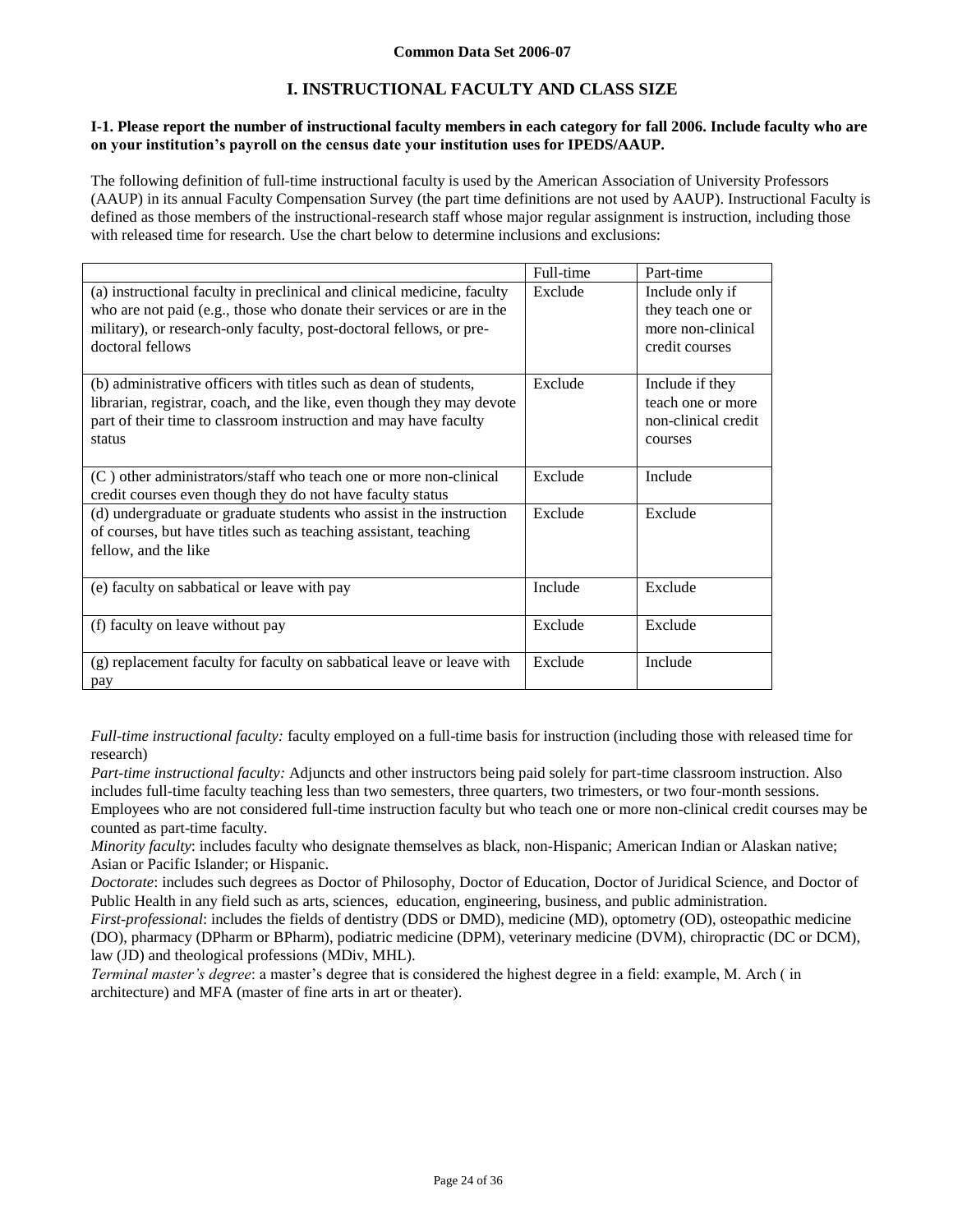|                                                     | <b>Full-time</b> | Part-time | <b>Total</b> |
|-----------------------------------------------------|------------------|-----------|--------------|
| Total number of instructional faculty<br>a.)        | 254              | 124       | 378          |
| Total number who are members of minority<br>b.      | 24               | 11        | 35           |
| groups                                              |                  |           |              |
| Total number who are women<br>c.                    | 84               | 60        | 144          |
| Total number who are men<br>d.                      | 170              | 64        | 234          |
| Total number who are nonresident aliens<br>e.)      | 7                | 0         | 7            |
| (international)                                     |                  |           |              |
| Total number with doctorate, first<br>$f$ .         | 223              | 72        | 295          |
| professional, or other terminal degree              |                  |           |              |
| Total number whose highest degree is a<br>g.)       | 29               | 40        | 69           |
| master's but not a terminal master's                |                  |           |              |
| Total number whose highest degree is a<br>h.        | $\overline{2}$   | 12        | 14           |
| bachelor's                                          |                  |           |              |
| Total number whose highest degree is<br>$i$ .       | $\theta$         | $\theta$  | $\Omega$     |
| unknown or other (Note: Items $f$ , $g$ , $h$ , and |                  |           |              |
| <b>i</b> must sum up to item <b>a</b> .)            |                  |           |              |
| j.) Total number in stand-alone                     | 30               | 23        | 53           |
| graduate/professional programs in which faculty     |                  |           |              |
| teach virtually only graduate-level students        |                  |           |              |

### **I-2. Student to Faculty Ratio**

Report the fall 2006 ratio of full-time equivalent students (full-time plus 1/3 part time) to full-time equivalent instructional faculty (full time plus 1/3 part time). In the ratio calculations, exclude both faculty and students in stand-alone graduate or professional programs such as medicine, law, veterinary, dentistry, social work, business, or public health in which faculty teach virtually only graduate level students. Do not count undergraduate or graduate student teaching assistants as faculty.

Fall 2006 Student to Faculty ratio: \_\_\_\_12\_\_\_\_ to 1 (based on \_\_\_3139\_\_\_ students and \_258\_\_ faculty).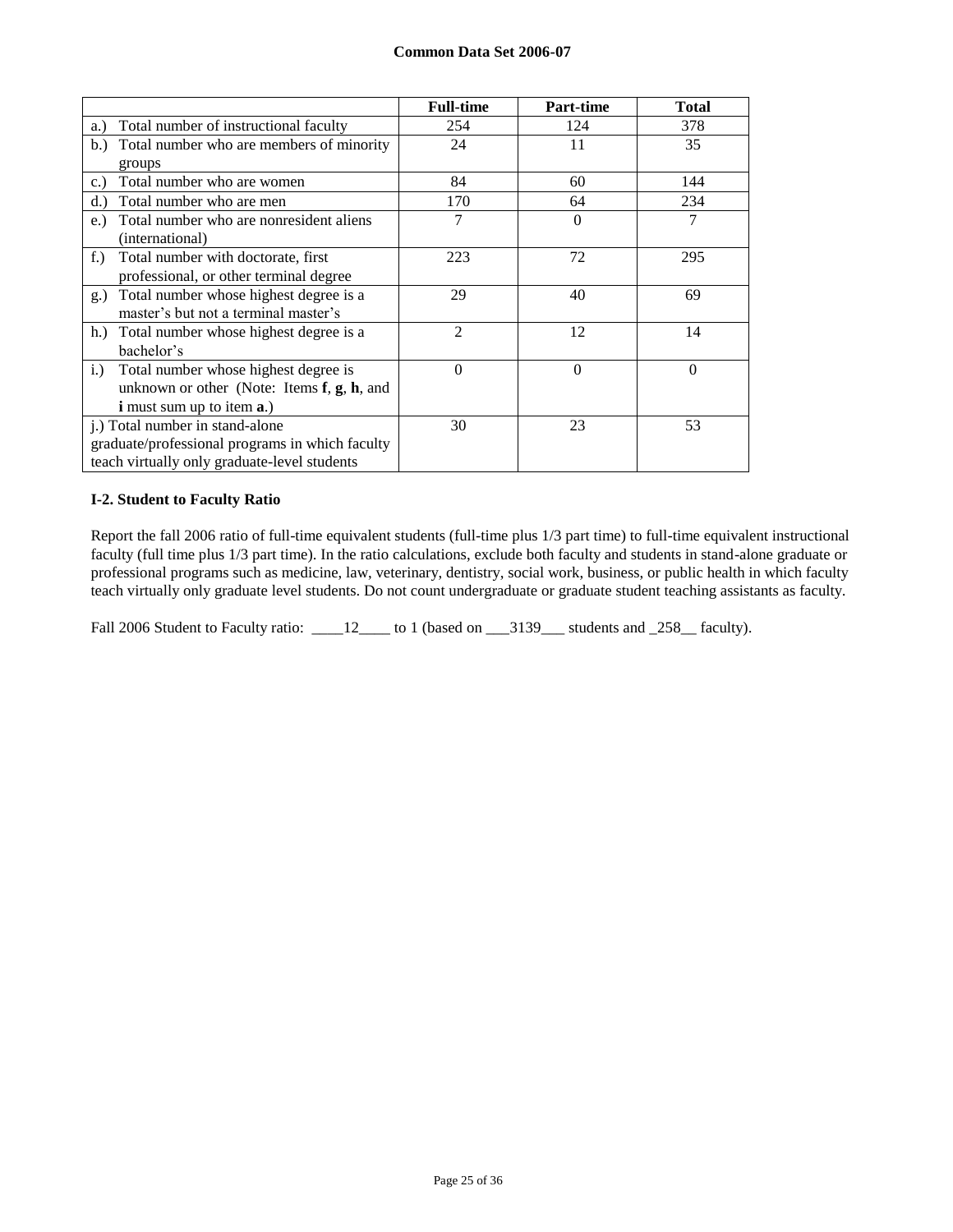#### **I-3. Undergraduate Class Size**

In the table below, please use the following definitions to report information about the size of classes and class sections offered in the fall 2006 term.

*Class Sections:* A class section is an organized course offered for credit, identified by discipline and number, meeting at a stated time or times in a classroom or similar setting, and not a subsection such as a laboratory or discussion session. Undergraduate class sections are defined as any sections in which at least one degree-seeking undergraduate student is enrolled for credit. Exclude distance learning classes and noncredit classes and individual instruction such as dissertation or thesis research, music instruction, or one-to-one readings. Exclude students in independent study, co-operative programs, internships, foreign language taped tutor sessions, practicums, and all students in one-on-one classes. Each class section should be counted only once and should not be duplicated because of course catalog cross-listings.

*Class Subsections:* A class subsection includes any subsection of a course, such as laboratory, recitation, and discussion subsections that are supplementary in nature and are scheduled to meet separately from the lecture portion of the course. Undergraduate subsections are defined as any subsections of courses in which degree-seeking undergraduate students enrolled for credit. As above, exclude noncredit classes and individual instruction such as dissertation or thesis research, music instruction, or one-to-one readings. Each class subsection should be counted only once and should not be duplicated because of cross-listings.

Using the above definitions, please report for each of the following class-size intervals the number of *class sections* and *class subsections* offered in fall 2006. For example, a lecture class with 800 students who met at another time in 40 separate labs with 20 students should be counted once in the "100+" column in the class section column and 40 times under the "20-29" column of the class subsections table.

#### **Number of Class Sections with Undergraduates Enrolled**

| Undergraduate Class Size (provide numbers) |     |            |       |       |          |       |        |       |
|--------------------------------------------|-----|------------|-------|-------|----------|-------|--------|-------|
|                                            | 2-9 | 10-19      | 20-29 | 30-39 | 40-49    | 50-99 | $100+$ | Total |
| <b>CLASS</b><br><b>SECTIONS</b>            | 90  | າາາ<br>∠∠∠ | 206   | 67    | າາ<br>∠∠ | 20    | ∸      | 629   |

|                   | $2 - 9$ | 10-19 | $20 - 29$ | 30-39 | $40-49$ | 50-99 | $100+$ | Total |
|-------------------|---------|-------|-----------|-------|---------|-------|--------|-------|
| <b>CLASS SUB-</b> | 34      | ←.    | 30        |       |         |       |        | 10    |
| <b>SECTIONS</b>   |         |       |           |       |         |       |        |       |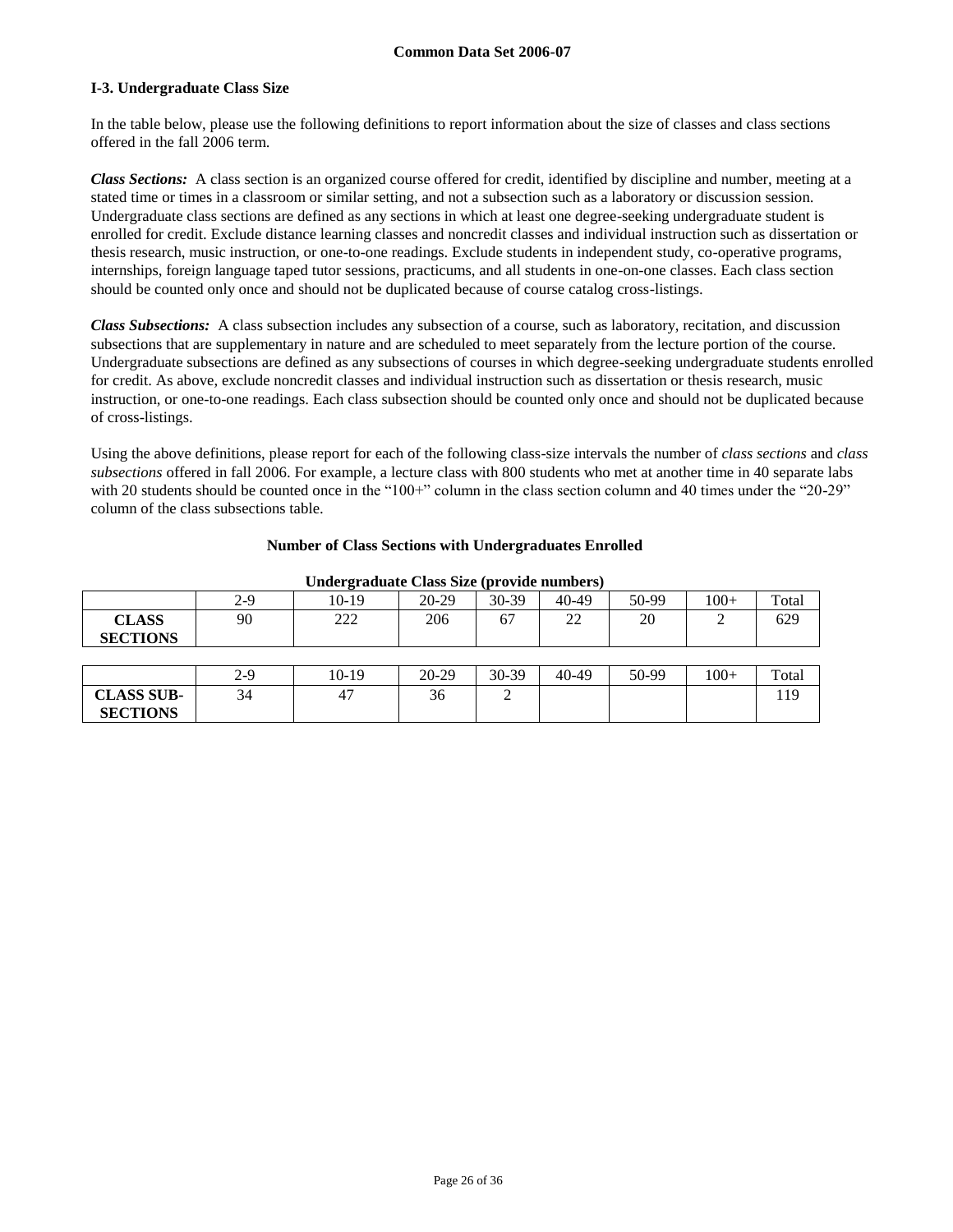# **J. Disciplinary areas of DEGREES CONFERRED**

# **Degrees conferred between July 1, 2005 and June 30, 2006**

For each of the following discipline areas, provide the percentage of diplomas/certificates, associate, and bachelor's degrees awarded. To determine the percentage, use majors, not headcount (e.g., students with one degree but a double major will be represented twice). Calculate the percentage from your institution's IPEDS Completions by using the sum of 1<sup>st</sup> and 2<sup>nd</sup> majors for each CIP code as the numerator and the sum of the Grand Total by 1st Majors and the Grand Total by 2<sup>nd</sup> major as the denominator. If you prefer, you can compute the percentages using 1<sup>st</sup> majors only.

| Category                          | Diploma/            | <b>Associate</b> | <b>Bachelor's</b>            | <b>CIP 2000</b>                        |
|-----------------------------------|---------------------|------------------|------------------------------|----------------------------------------|
|                                   | <b>Certificates</b> |                  |                              | <b>Categories to</b><br><b>Include</b> |
| Agriculture                       |                     |                  | $\blacksquare$               | 1                                      |
| Natural resources/environmental   |                     |                  | 0.3                          | 3                                      |
| science                           |                     |                  |                              |                                        |
| Architecture                      |                     |                  | $\blacksquare$               | $\overline{4}$                         |
| Area and ethnic studies           |                     |                  | 1.0                          | 5                                      |
| Communications/journalism         |                     | 33               | 5.8                          | 9                                      |
| Communication technologies        |                     |                  |                              | 10                                     |
| Computer and information          |                     |                  | 1.2                          | 11                                     |
| sciences                          |                     |                  |                              |                                        |
| Personal and culinary services    |                     |                  | $\overline{\phantom{a}}$     | 12                                     |
| Education                         |                     |                  | 11.2                         | 13                                     |
| Engineering                       |                     |                  | 8.4                          | 14                                     |
| Engineering technologies          |                     |                  |                              | 15                                     |
| Foreign languages and literature  |                     |                  | 5.0                          | 16                                     |
| Family and consumer sciences      |                     |                  |                              | 19                                     |
| Law/legal studies                 |                     |                  |                              | 22                                     |
| English                           |                     |                  | 3.1                          | 23                                     |
| Liberal arts/general studies      |                     |                  | 0.9                          | 24                                     |
| Library science                   |                     |                  |                              | 25                                     |
| Biological/life sciences          |                     |                  | 2.8                          | 26                                     |
| <b>Mathematics</b>                |                     |                  | 1.9                          | 27                                     |
| Military science and technologies |                     |                  |                              | 29                                     |
| Interdisciplinary studies         |                     |                  | 2.1                          | 30                                     |
| Parks and recreation              |                     |                  | 1.8                          | 31                                     |
| Philosophy and religious studies  |                     |                  | 0.5                          | 38                                     |
| Theology and religious vocations  |                     |                  | 3.5                          | 39                                     |
| Physical sciences                 |                     |                  | 5.5                          | 40                                     |
| Science technologies              |                     |                  | $\Box$                       | 41                                     |
| Psychology                        |                     |                  | 4.8                          | 42                                     |
| Security and protective services  |                     |                  | $\overline{\phantom{a}}$     | 43                                     |
| Public administration and social  |                     |                  | 1.3                          | 44                                     |
| services                          |                     |                  |                              |                                        |
| Social sciences                   |                     | 67               | 8.6                          | 45                                     |
| Construction trades               |                     |                  |                              | 46                                     |
| Mechanic and repair technologies  |                     |                  | $\qquad \qquad \blacksquare$ | 47                                     |
| Precision production              |                     |                  |                              | 48                                     |
| Transportation and materials      |                     |                  |                              | 49                                     |
| moving                            |                     |                  |                              |                                        |
| Visual and performing arts        |                     |                  | 5.4                          | 50                                     |
| Health professions and related    |                     |                  | 7.3                          | 51                                     |
| sciences                          |                     |                  |                              |                                        |
| Business/marketing                |                     |                  | 15.0                         | 52                                     |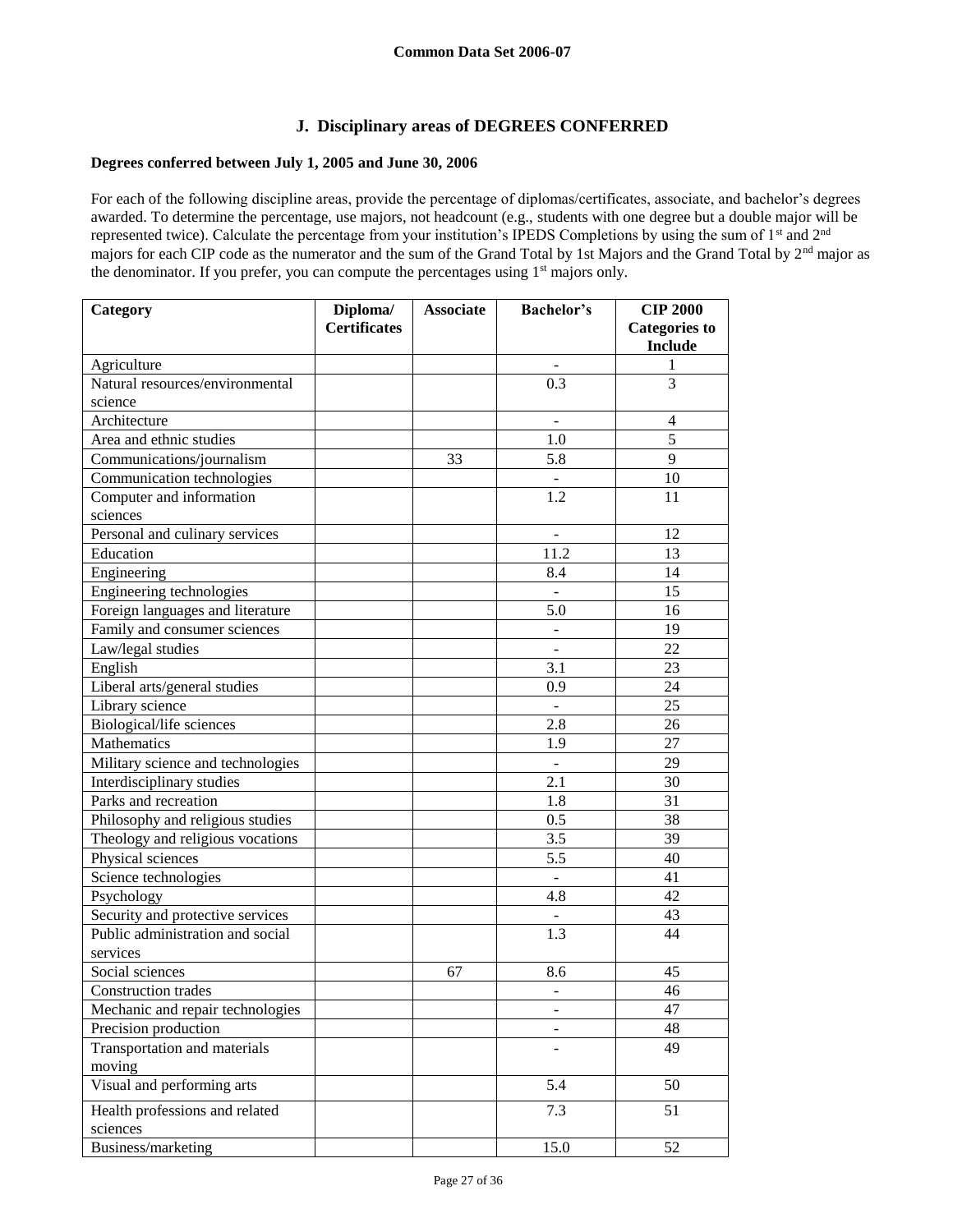| History      |        |     | ⌒<br>2.6 | 54 |
|--------------|--------|-----|----------|----|
| Other        |        |     |          |    |
| <b>TOTAL</b> | $00\%$ | 00% | 100%     |    |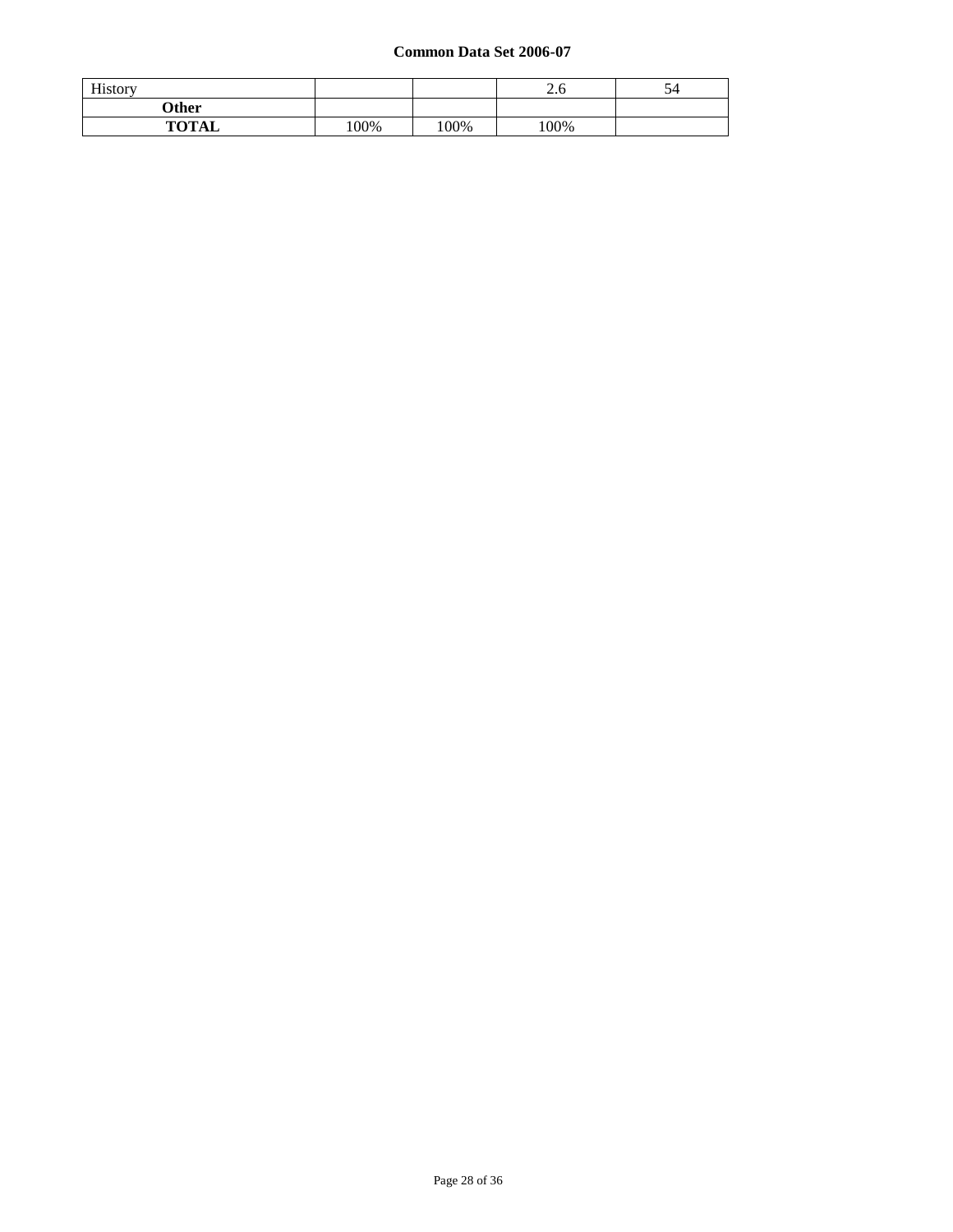# **Common Data Set Definitions**

#### **All definitions related to the financial aid section appear at the end of the Definitions document.**

 Items preceded by an asterisk (\*) represent definitions agreed to among publishers which do not appear on the CDS document but may be present on individual publishers' surveys.

**\*Academic advisement:** Plan under which each student is assigned to a faculty member or a trained adviser, who, through regular meetings, helps the student plan and implement immediate and long-term academic and vocational goals.

**Accelerated program:** Completion of a college program of study in fewer than the usual number of years, most often by attending summer sessions and carrying extra courses during the regular academic term**.**

**Admitted student:** Applicant who is offered admission to a degree-granting program at your institution.

**\*Adult student services:** Admission assistance, support, orientation, and other services expressly for adults who have started college for the first time, or who are re-entering after a lapse of a few years.

**American Indian or Alaska native:** A person having origins in any of the original peoples of North America and who maintains cultural identification through tribal affiliation or community recognition.

**Applicant (first-time, first year):** An individual who has fulfilled the institution's requirements to be considered for admission (including payment or waiving of the application fee, if any) and who has been notified of one of the following actions: admission, nonadmission, placement on waiting list, or application withdrawn (by applicant or institution).

**Application fee:** That amount of money that an institution charges for processing a student's application for acceptance. This amount is *not* creditable toward tuition and required fees, nor is it refundable if the student is not admitted to the institution.

**Asian or Pacific Islander:** A person having origins in any of the original peoples of the Far East, Southeast Asia, the Indian Subcontinent, or Pacific Islands. This includes people from China, Japan, Korea, the Philippine Islands, American Samoa, India, and Vietnam.

**Associate degree:** An award that normally requires at least two but less than four years of full-time equivalent college work.

**Bachelor's degree:** An award (baccalaureate or equivalent degree, as determined by the Secretary of the U.S. Department of Education) that normally requires at least four years but *not* more than five years of full-time equivalent college-level work. This includes ALL bachelor's degrees conferred in a five-year cooperative (work-study plan) program. (A cooperative plan provides for alternate class attendance and employment in business, industry, or government; thus, it allows students to combine actual work experience with their college studies.) Also, it includes bachelor's degrees in which the normal four years of work are completed in three years.

**Black, non-Hispanic:** A person having origins in any of the black racial groups of Africa (except those of Hispanic origin).

**Board (charges):** Assume average cost for 19 meals per week or the maximum meal plan.

**Books and supplies (costs):** Average cost of books and supplies. Do not include unusual costs for special groups of students (e.g., engineering or art majors), unless they constitute the majority of students at your institution.

**Calendar system:** The method by which an institution structures most of its courses for the academic year.

**\*Career and placement services:** A range of services, including (often) the following: coordination of visits of employers to campus; aptitude and vocational testing; interest inventories, personal counseling; help in resume writing, interviewing, launching the job search; listings for those students desiring employment and those seeking permanent positions; establishment of a permanent reference folder; career resource materials.

**Carnegie units:** One year of study or the equivalent in a secondary school subject.

**Certificate:** See **Postsecondary award, certificate, or diploma.**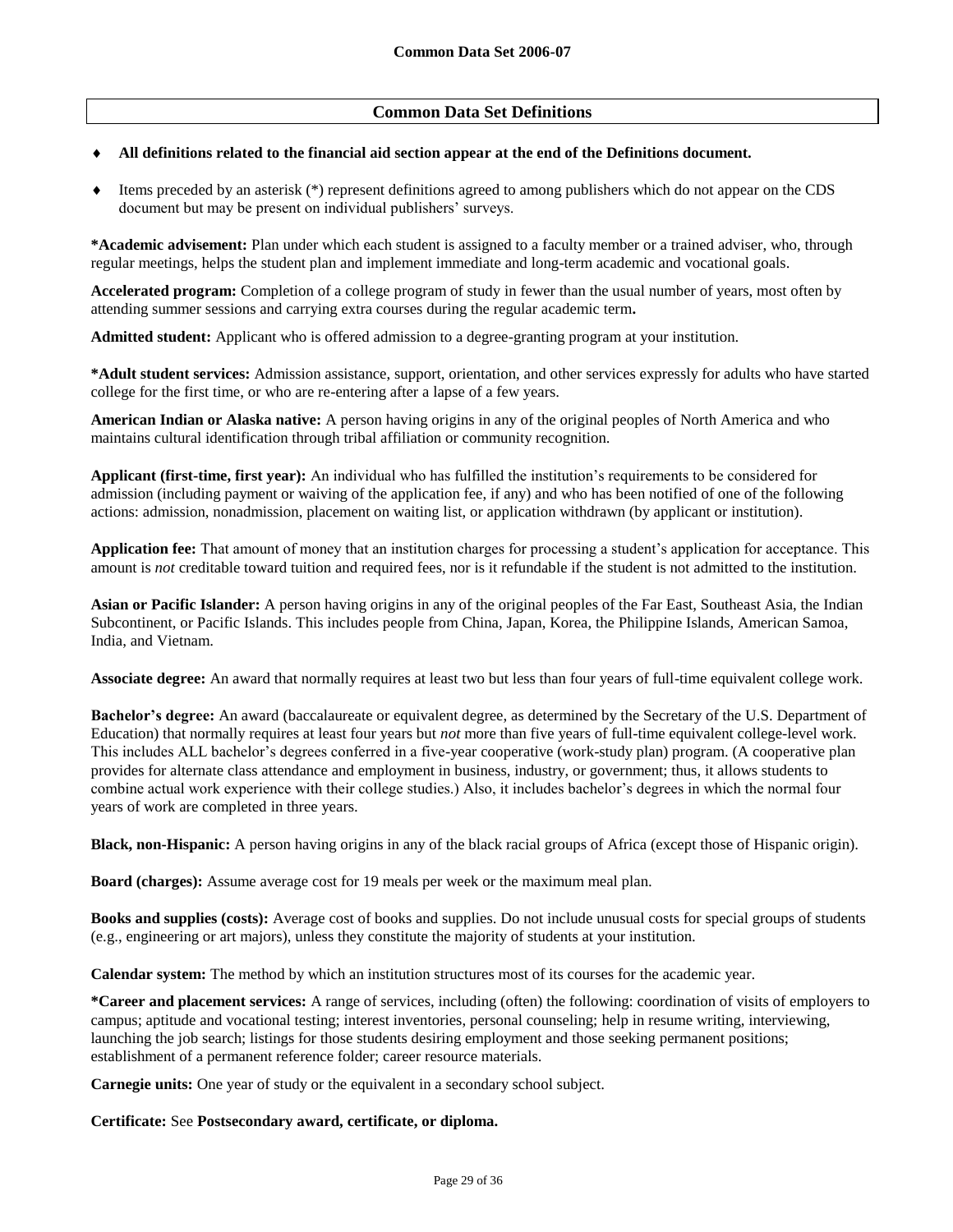**Class rank:** The relative numerical position of a student in his or her graduating class, calculated by the high school on the basis of grade-point average, whether weighted or unweighted.

**College-preparatory program:** Courses in academic subjects (English, history and social studies, foreign languages, mathematics, science, and the arts) that stress preparation for college or university study.

**Common Application:** The standard application form distributed by the National Association of Secondary School Principals for a large number of private colleges who are members of the Common Application Group.

**\*Community service program:** Referral center for students wishing to perform volunteer work in the community or participate in volunteer activities coordinated by academic departments.

**Commuter:** A student who lives off campus in housing that is not owned by, operated by, or affiliated with the college. This category includes students who commute from home and students who have moved to the area to attend college.

**Contact hour:** A unit of measure that represents an hour of scheduled instruction given to students. Also referred to as clock hour.

**Continuous basis (for program enrollment):** A calendar system classification that is used by institutions that enroll students at any time during the academic year. For example, a cosmetology school or a word processing school might allow students to enroll and begin studies at various times, with no requirement that classes begin on a certain date.

**Cooperative education program:** A program that provides for alternate class attendance and employment in business, industry, or government.

**Cooperative housing:** College-owned, -operated, or -affiliated housing in which students share room and board expenses and participate in household chores to reduce living expenses.

**\*Counseling service:** Activities designed to assist students in making plans and decisions related to their education, career, or personal development.

**Credit:** Recognition of attendance or performance in an instructional activity (course or program) that can be applied by a recipient toward the requirements for a degree, diploma, certificate, or other formal award.

**Credit course:** A course that, if successfully completed, can be applied toward the number of courses required for achieving a degree, diploma, certificate, or other formal award.

**Credit hour:** A unit of measure representing an hour (50 minutes) of instruction over a 15-week period in a semester or trimester system or a 10-week period in a quarter system. It is applied toward the total number of hours needed for completing the requirements of a degree, diploma, certificate, or other formal award.

**Cross-registration:** A system whereby students enrolled at one institution may take courses at another institution without having to apply to the second institution.

**Deferred admission:** The practice of permitting admitted students to postpone enrollment, usually for a period of one academic term or one year.

**Degree:** An award conferred by a college, university, or other postsecondary education institution as official recognition for the successful completion of a program of studies.

**Degree-seeking students:** Students enrolled in courses for credit who are recognized by the institution as seeking a degree or formal award. At the undergraduate level, this is intended to include students enrolled in vocational or occupational programs.

**Differs by program (calendar system):** A calendar system classification that is used by institutions that have occupational/vocational programs of varying length. These schools may enroll students at specific times depending on the program desired. For example, a school might offer a two-month program in January, March, May, September, and November; and a three-month program in January, April, and October.

**Diploma:** See **Postsecondary award, certificate, or diploma.**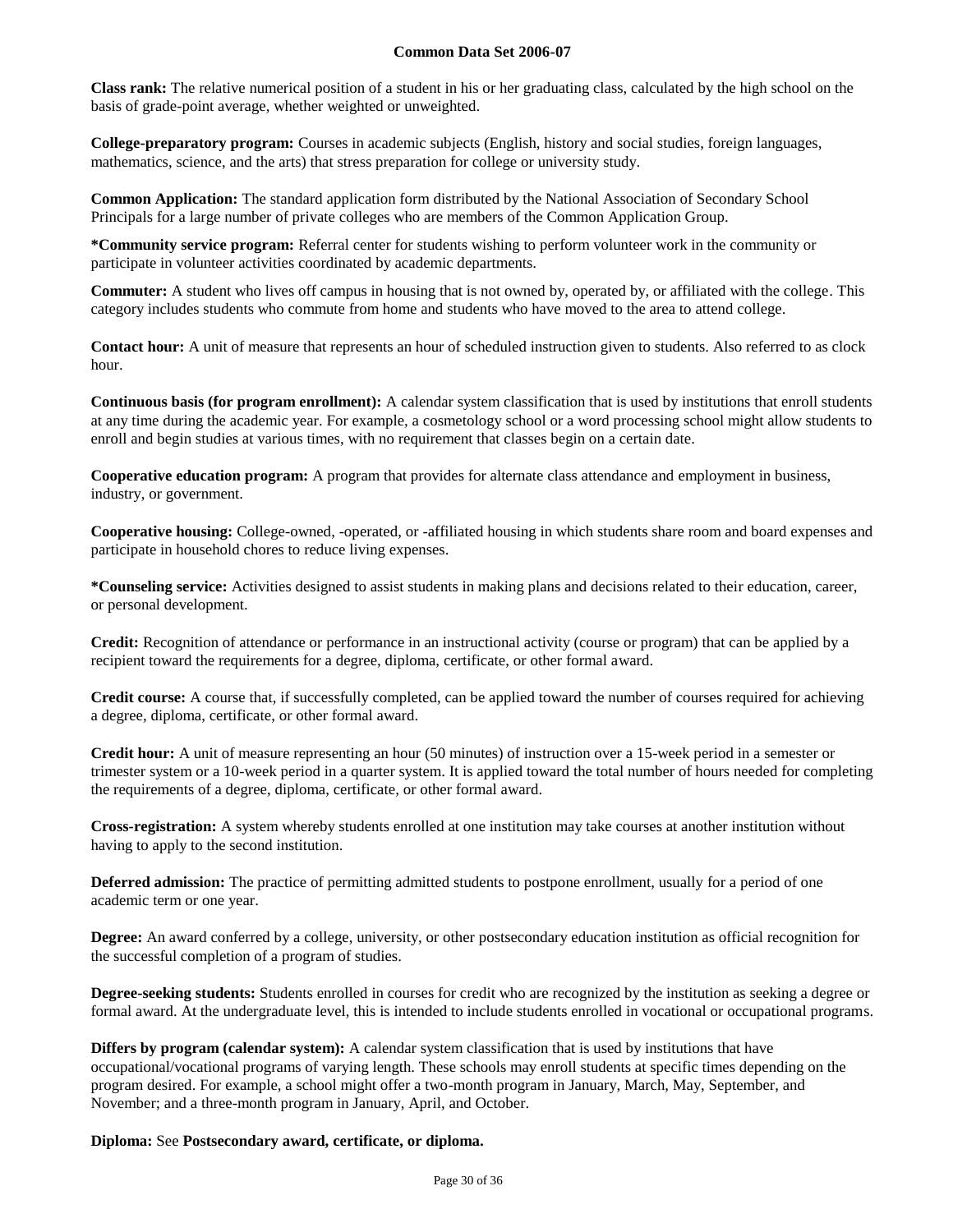**Distance learning:** An option for earning course credit at off-campus locations via cable television, internet, satellite classes, videotapes, correspondence courses, or other means.

**Doctoral degree:** The highest award a student can earn for graduate study. The doctoral degree classification includes such degrees as Doctor of Education, Doctor of Juridical Science, Doctor of Public Health, and the Doctor of Philosophy degree in any field such as agronomy, food technology, education, engineering, public administration, ophthalmology, or radiology. For the Doctor of Public Health degree, the prior degree is generally earned in the closely related field of medicine or in sanitary engineering.

**Double major:** Program in which students may complete two undergraduate programs of study simultaneously.

**Dual enrollment:** A program through which high school students may enroll in college courses while still enrolled in high school. Students are not required to apply for admission to the college in order to participate.

**Early action plan:** An admission plan that allows students to apply and be notified of an admission decision well in advance of the regular notification dates. If admitted, the candidate is not committed to enroll; the student may reply to the offer under the college's regular reply policy.

**Early admission:** A policy under which students who have not completed high school are admitted and enroll full time in college, usually after completion of their junior year.

**Early decision plan:** A plan that permits students to apply and be notified of an admission decision (and financial aid offer if applicable) well in advance of the regular notification date. Applicants agree to accept an offer of admission and, if admitted, to withdraw their applications from other colleges. There are three possible decisions for early decision applicants: admitted, denied, or not admitted but forwarded for consideration with the regular applicant pool, without prejudice.

**English as a Second Language (ESL):** A course of study designed specifically for students whose native language is not English.

**Exchange student program-domestic:** Any arrangement between a student and a college that permits study for a semester or more at another college **in the United States** without extending the amount of time required for a degree. **See also Study abroad**.

**External degree program:** A program of study in which students earn credits toward a degree through independent study, college courses, proficiency examinations, and personal experience. External degree programs require minimal or no classroom attendance.

**Extracurricular activities (as admission factor):** Special consideration in the admissions process given for participation in both school and nonschool-related activities of interest to the college, such as clubs, hobbies, student government, athletics, performing arts, etc.

**First professional certificate (postdegree):** An award that requires completion of an organized program of study designed for persons who have completed the first professional degree. Examples could be refresher courses or additional units of study in a specialty or subspecialty.

**First professional degree:** An award in one of the following fields: Chiropractic (DC, DCM), dentistry (DDS, DMD), medicine (MD), optometry (OD), osteopathic medicine (DO), rabbinical and Talmudic studies (MHL, Rav), Pharmacy (BPharm, PharmD), podiatry (PodD, DP, DPM), veterinary medicine (DVM), law (LLB, JD), divinity/ministry (BD, MDiv).

First-time student: A student attending any institution for the first time at the level enrolled. Includes students enrolled in the fall term who attended a postsecondary institution for the first time at the same level in the prior summer term. Also includes students who entered with advanced standing (college credit earned before graduation from high school).

**First-time, first-year (freshman) student:** A student attending any institution for the first time at the undergraduate level. Includes students enrolled in the fall term who attended college for the first time in the prior summer term. Also includes students who entered with advanced standing (college credits earned before graduation from high school).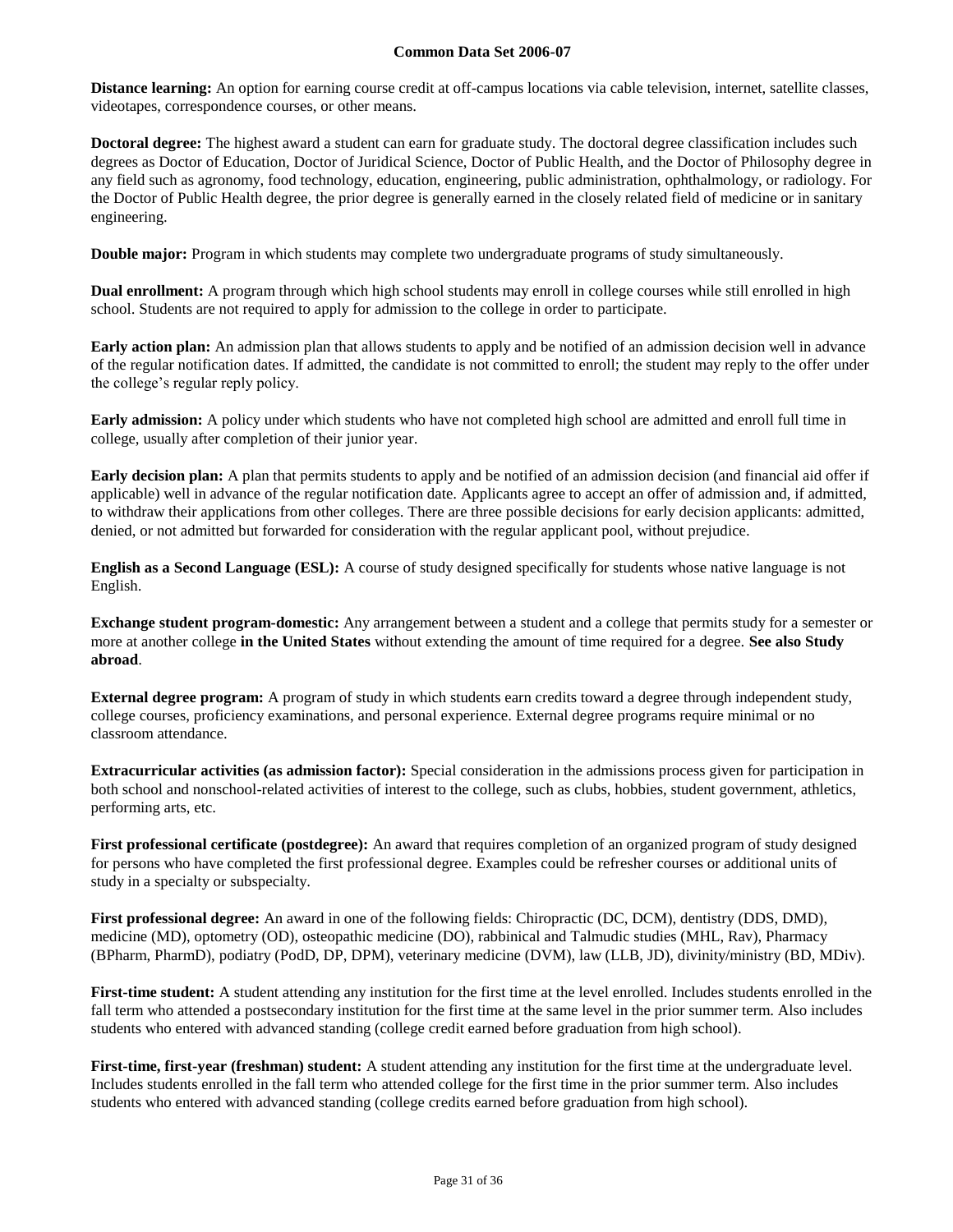**First-year student:** A student who has completed less than the equivalent of 1 full year of undergraduate work; that is, less than 30 semester hours (in a 120-hour degree program) or less than 900 contact hours.

**Freshman:** A first-year undergraduate student.

**\*Freshman/new student orientation:** Orientation addressing the academic, social, emotional, and intellectual issues involved in beginning college. May be a few hours or a few days in length; at some colleges, there is a fee.

**Full-time student (undergraduate):** A student enrolled for 12 or more semester credits, 12 or more quarter credits, or 24 or more contact hours a week each term.

**Geographical residence (as admission factor):** Special consideration in the admission process given to students from a particular region, state, or country of residence.

**Grade-point average (academic high school GPA):** The sum of grade points a student has earned in secondary school divided by the number of courses taken. The most common system of assigning numbers to grades counts four points for an A, three points for a B, two points for a C, one point for a D, and no points for an E or F. Unweighted GPA's assign the same weight to each course. Weighting gives students additional points for their grades in advanced or honors courses.

**Graduate student:** A student who holds a bachelor's or first professional degree, or equivalent, and is taking courses at the post-baccalaureate level.

**\*Health services:** Free or low cost on-campus primary and preventive health care available to students.

**High school diploma or recognized equivalent:** A document certifying the successful completion of a prescribed secondary school program of studies, or the attainment of satisfactory scores on the Tests of General Educational Development (GED), or another state-specified examination.

**Hispanic:** A person of Mexican, Puerto Rican, Cuban, Central or South American, or other Spanish culture or origin, regardless of race.

**Honors program:** Any special program for very able students offering the opportunity for educational enrichment, independent study, acceleration, or some combination of these.

**Independent study:** Academic work chosen or designed by the student with the approval of the department concerned, under an instructor's supervision, and usually undertaken outside of the regular classroom structure.

**In-state tuition:** The tuition charged by institutions to those students who meet the state's or institution's residency requirements.

**International student:** See **Nonresident alien.**

**Internship:** Any short-term, supervised work experience usually related to a student's major field, for which the student earns academic credit. The work can be full- or part-time, on- or off-campus, paid or unpaid.

**\*Learning center:** Center offering assistance through tutors, workshops, computer programs, or audiovisual equipment in reading, writing, math, and skills such as taking notes, managing time, taking tests.

**\*Legal services:** Free or low cost legal advice for a range of issues (personal and other).

**Liberal arts/career combination:** Program in which a student earns undergraduate degrees in two separate fields, one in a liberal arts major and the other in a professional or specialized major, whether on campus or through cross-registration.

**Master's degree:** An award that requires the successful completion of a program of study of at least the full-time equivalent of one but not more than two academic years of work beyond the bachelor's degree.

**Minority affiliation (as admission factor):** Special consideration in the admission process for members of designated racial/ethnic minority groups.

**\*Minority student center:** Center with programs, activities, and/or services intended to enhance the college experience of students of color.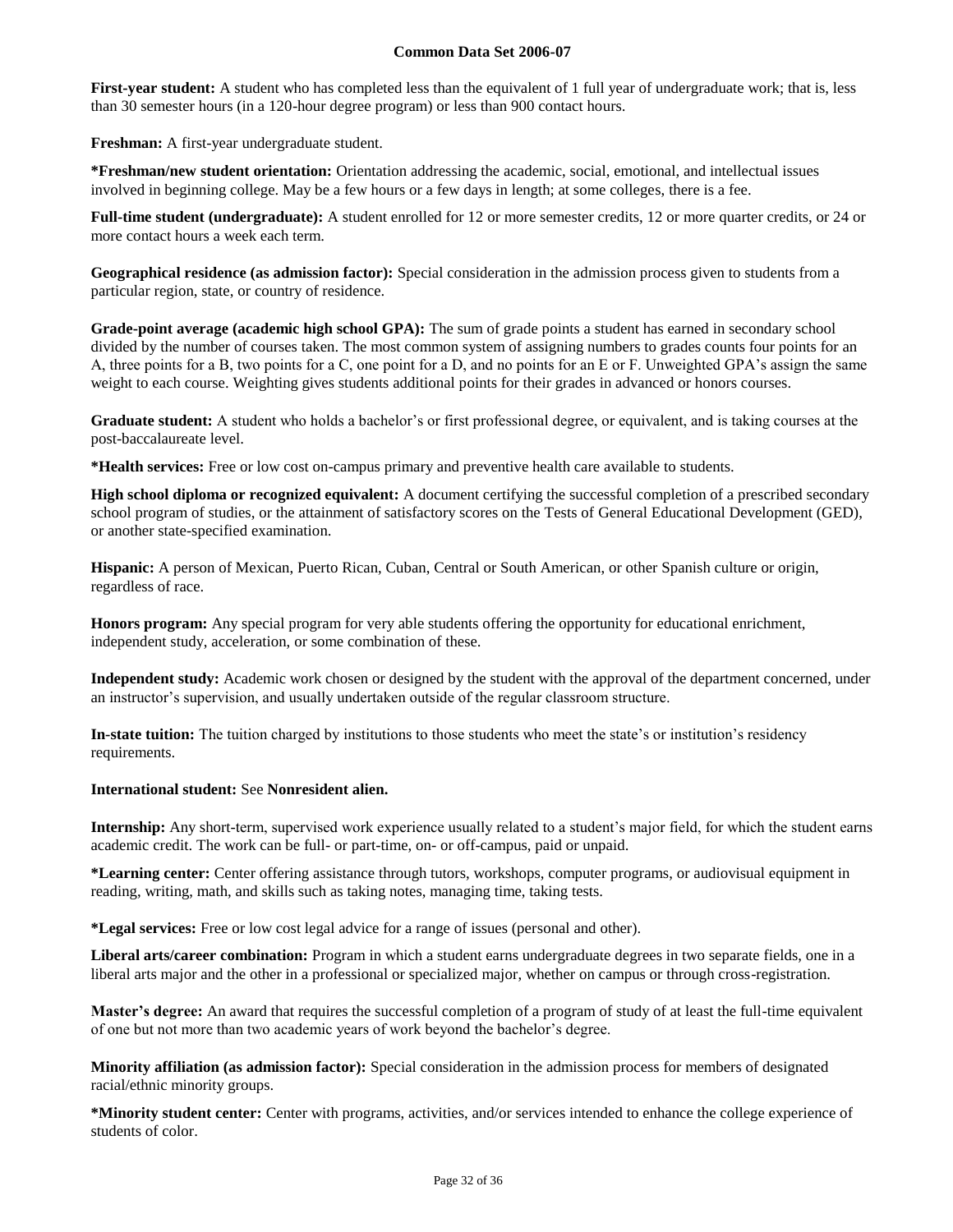**Nonresident alien:** A person who is not a citizen or national of the United States and who is in this country on a visa or temporary basis and does not have the right to remain indefinitely.

**\*On-campus day care:** Licensed day care for students' children (usually age 3 and up); usually for a fee.

**Open admission:** Admission policy under which virtually all secondary school graduates or students with GED equivalency diplomas are admitted without regard to academic record, test scores, or other qualifications.

**Other expenses (costs):** Include average costs for clothing, laundry, entertainment, medical (if not a required fee), and furnishings.

**Out-of-state tuition:** The tuition charged by institutions to those students who do not meet the institution's or state's residency requirements.

**Part-time student (undergraduate):** A student enrolled for fewer than 12 credits per semester or quarter, or fewer than 24 contact hours a week each term.

**\*Personal counseling**: One-on-one or group counseling with trained professionals for students who want to explore personal, educational, or vocational issues.

**Post-baccalaureate certificate:** An award that requires completion of an organized program of study requiring 18 credit hours beyond the bachelor's; designed for persons who have completed a baccalaureate degree but do not meet the requirements of academic degrees carrying the title of master.

**Post-master's certificate:** An award that requires completion of an organized program of study of 24 credit hours beyond the master's degree but does not meet the requirements of academic degrees at the doctoral level.

**Postsecondary award, certificate, or diploma:** Includes the following three IPEDS definitions for postsecondary awards, certificates, and diplomas of varying durations and credit/contact hour requirements—

*Less Than 1 Academic Year:* Requires completion of an organized program of study at the postsecondary level (below the baccalaureate degree) in less than 1 academic year (2 semesters or 3 quarters) or in less than 900 contact hours by a student enrolled full-time.

*At Least 1 But Less Than 2 Academic Years:* Requires completion of an organized program of study at the postsecondary level (below the baccalaureate degree) in at least 1 but less than 2 full-time equivalent academic years, or designed for completion in at least 30 but less than 60 credit hours, or in at least 900 but less than 1,800 contact hours.

*At Least 2 But Less Than 4 Academic Years:* Requires completion of an organized program of study at the postsecondary level (below the baccalaureate degree) in at least 2 but less than 4 full-time equivalent academic years, or designed for completion in at least 60 but less than 120 credit hours, or in at least 1,800 but less than 3,600 contact hours.

**Private institution:** An educational institution controlled by a private individual(s) or by a nongovernmental agency, usually supported primarily by other than public funds, and operated by other than publicly elected or appointed officials.

**Private for-profit institution:** A private institution in which the individual(s) or agency in control receives compensation, other than wages, rent, or other expenses for the assumption of risk.

**Private nonprofit institution:** A private institution in which the individual(s) or agency in control receives no compensation, other than wages, rent, or other expenses for the assumption of risk. These include both independent nonprofit schools and those affiliated with a religious organization.

## **Proprietary institution:** See **Private for-profit institution.**

**Public institution:** An educational institution whose programs and activities are operated by publicly elected or appointed school officials, and which is supported primarily by public funds.

**Quarter calendar system:** A calendar system in which the academic year consists of three sessions called quarters of about 12 weeks each. The range may be from 10 to 15 weeks. There may be an additional quarter in the summer.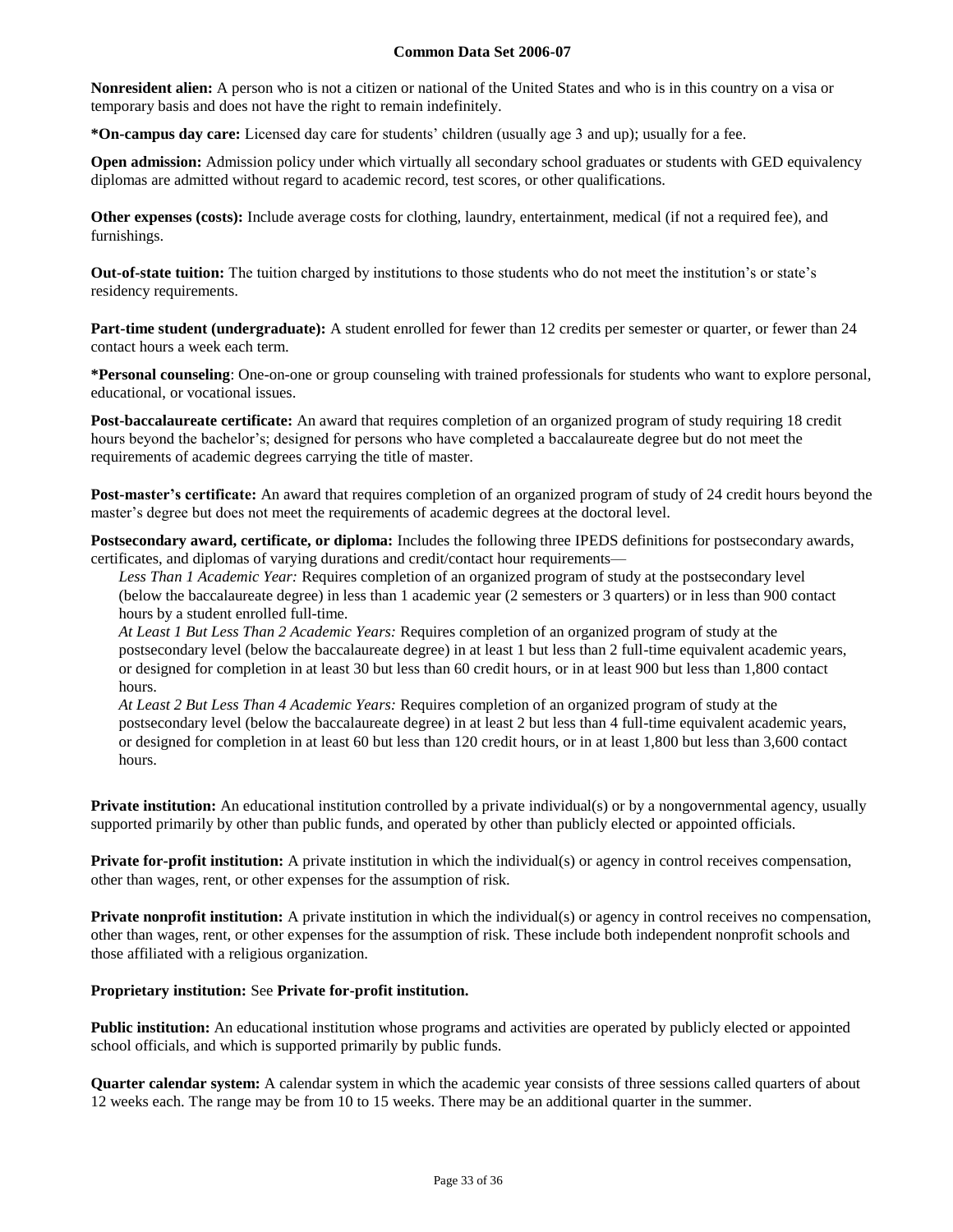**Race/ethnicity:** Category used to describe groups to which individuals belong, identify with, or belong in the eyes of the community. The categories do not denote scientific definitions of anthropological origins. A person may be counted in only one group.

**Race/ethnicity unknown:** Category used to classify students or employees whose race/ethnicity is not known and whom institutions are unable to place in one of the specified racial/ethnic categories.

**Religious affiliation/commitment (as admission factor):** Special consideration given in the admission process for affiliation with a certain church or faith/religion, commitment to a religious vocation, or observance of certain religious tenets/lifestyle.

**\*Religious counseling:** One-on-one or group counseling with trained professionals for students who want to explore religious problems or issues.

**\*Remedial services:** Instructional courses designed for students deficient in the general competencies necessary for a regular postsecondary curriculum and educational setting.

**Required fees:** Fixed sum charged to students for items not covered by tuition and required of such a large proportion of all students that the student who does NOT pay is the exception. Do not include application fees or optional fees such as lab fees or parking fees.

**Resident alien or other eligible non-citizen:** A person who is not a citizen or national of the United States and who has been admitted as a legal immigrant for the purpose of obtaining permanent resident alien status (and who holds either an alien registration card [Form I-551 or I-151], a Temporary Resident Card [Form I-688], or an Arrival-Departure Record [Form I-94] with a notation that conveys legal immigrant status, such as Section 207 Refugee, Section 208 Asylee, Conditional Entrant Parolee or Cuban-Haitian).

**Room and board (charges)—on campus:** Assume double occupancy in institutional housing and 19 meals per week (or maximum meal plan).

**Secondary school record (as admission factor):** Information maintained by the secondary school that may include such things as the student's high school transcript, class rank, GPA, and teacher and counselor recommendations.

**Semester calendar system:** A calendar system that consists of two semesters during the academic year with about 16 weeks for each semester of instruction. There may be an additional summer session.

**Student-designed major:** A program of study based on individual interests, designed with the assistance of an adviser.

**Study abroad:** Any arrangement by which a student completes part of the college program studying in another country. Can be at a campus abroad or through a cooperative agreement with some other U.S. college or an institution of another country.

**\*Summer session:** A summer session is shorter than a regular semester and not considered part of the academic year. It is not the third term of an institution operating on a trimester system or the fourth term of an institution operating on a quarter calendar system. The institution may have 2 or more sessions occurring in the summer months. Some schools, such as vocational and beauty schools, have year-round classes with no separate summer session.

**Talent/ability (as admission factor):** Special consideration given to students with demonstrated talent/abilities in areas of interest to the institution (e.g., sports, the arts, languages, etc.).

**Teacher certification program:** Program designed to prepare students to meet the requirements for certification as teachers in elementary, middle/junior high, and secondary schools.

**Transfer applicant:** An individual who has fulfilled the institution's requirements to be considered for admission (including payment or waiving of the application fee, if any) and who has previously attended another college or university and earned college-level credit.

**Transfer student:** A student entering the institution for the first time but known to have previously attended a postsecondary institution at the same level (e.g., undergraduate). The student may transfer with or without credit.

**Transportation (costs):** Assume two round trips to student's hometown per year for students in institutional housing or daily travel to and from your institution for commuter students.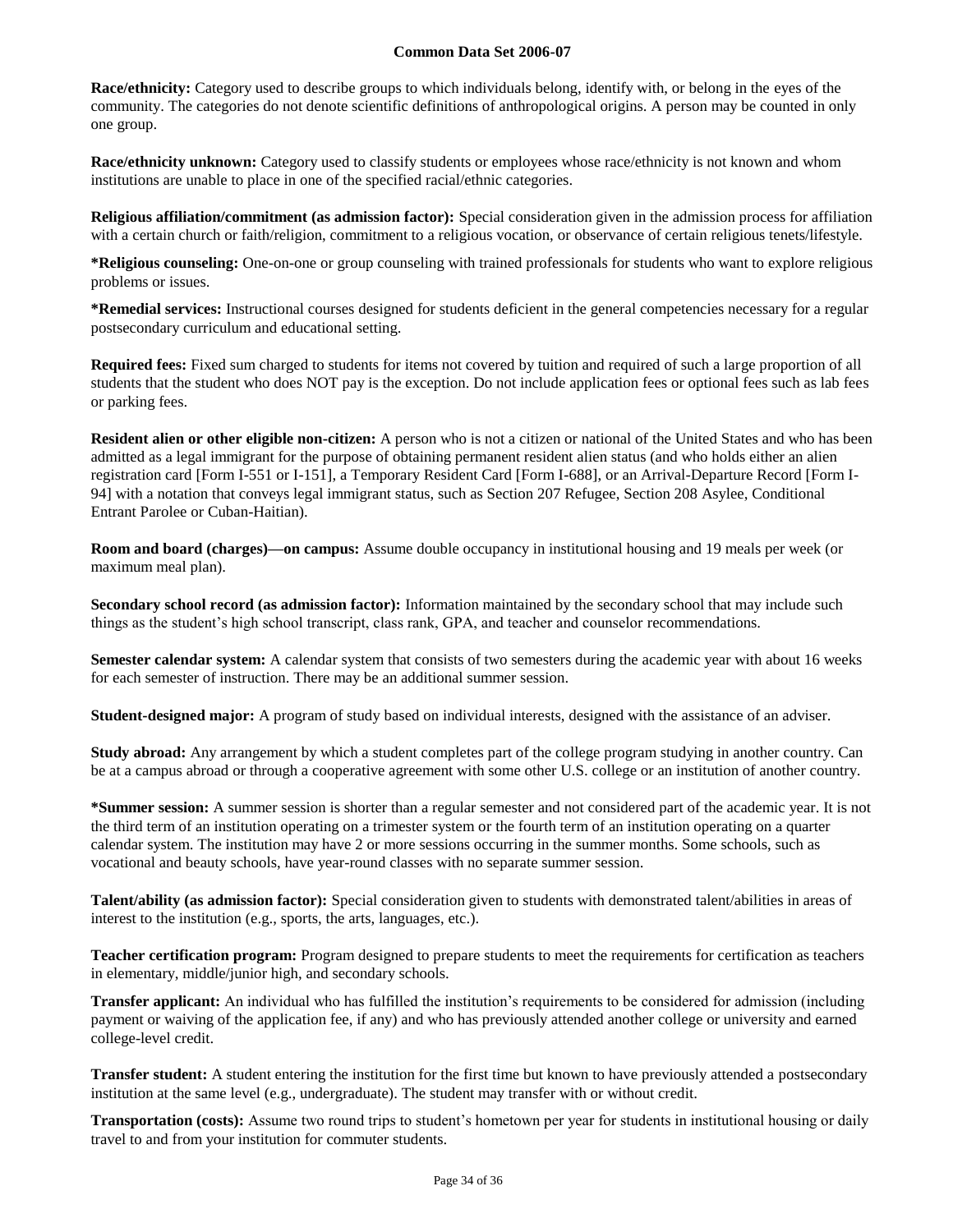**Trimester calendar system:** An academic year consisting of 3 terms of about 15 weeks each.

**Tuition:** Amount of money charged to students for instructional services. Tuition may be charged per term, per course, or per credit.

**\*Tutoring:** May range from one-on-one tutoring in specific subjects to tutoring in an area such as math, reading, or writing. Most tutors are college students; at some colleges, they are specially trained and certified.

**Unit:** a standard of measurement representing hours of academic instruction (e.g., semester credit, quarter credit, contact hour).

**Undergraduate:** A student enrolled in a four- or five-year bachelor's degree program, an associate degree program, or a vocational or technical program below the baccalaureate.

**\*Veteran's counseling:** Helps veterans and their dependents obtain benefits for their selected program and provides certifications to the Veteran's Administration. May also provide personal counseling on the transition from the military to a civilian life.

**\*Visually impaired:** Any person whose sight loss is not correctable and is sufficiently severe as to adversely affect educational performance.

**Volunteer work (as admission factor):** Special consideration given to students for activity done on a volunteer basis (e.g., tutoring, hospital care, working with the elderly or disabled) as a service to the community or the public in general.

Wait list: List of students who meet the admission requirements but will only be offered a place in the class if space becomes available.

**Weekend college:** A program that allows students to take a complete course of study and attend classes only on weekends.

**White, non-Hispanic:** A person having origins in any of the original peoples of Europe, North Africa, or the Middle East (except those of Hispanic origin).

**\*Women's center:** Center with programs, academic activities, and/or services intended to promote an understanding of the evolving roles of women.

**Work experience (as admission factor):** Special consideration given to students who have been employed prior to application, whether for relevance to major, demonstration of employment-related skills, or as explanation of student's academic and extracurricular record.